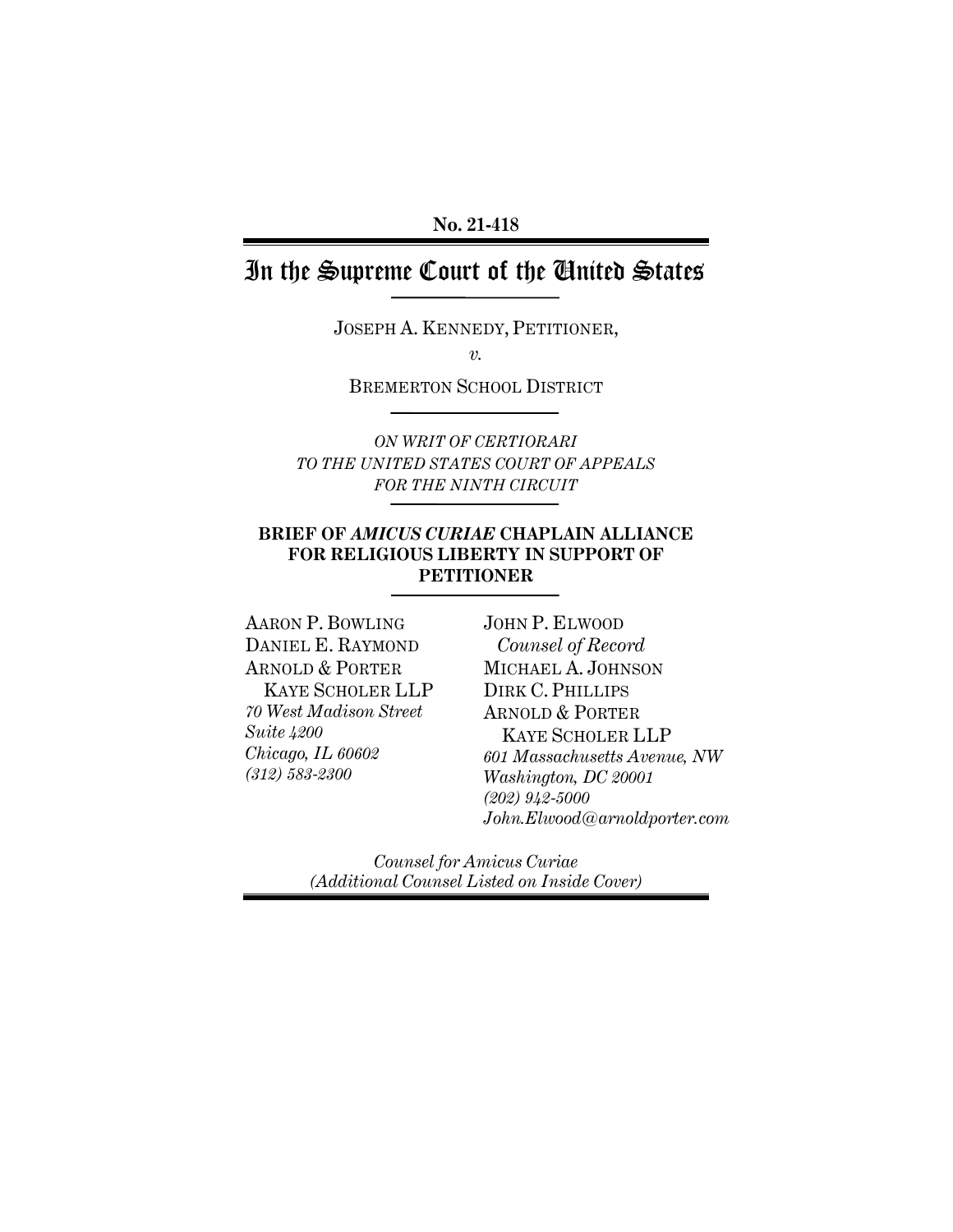AVISHAI D. DON ARNOLD & PORTER KAYE SCHOLER LLP *250 West 55th Street New York, NY 10019 (212) 836-8000*

JESSE M. MENTZ ARNOLD & PORTER KAYE SCHOLER LLP *44th Floor 777 South Figueroa Street Los Angeles, CA 90017 (213) 243-4000*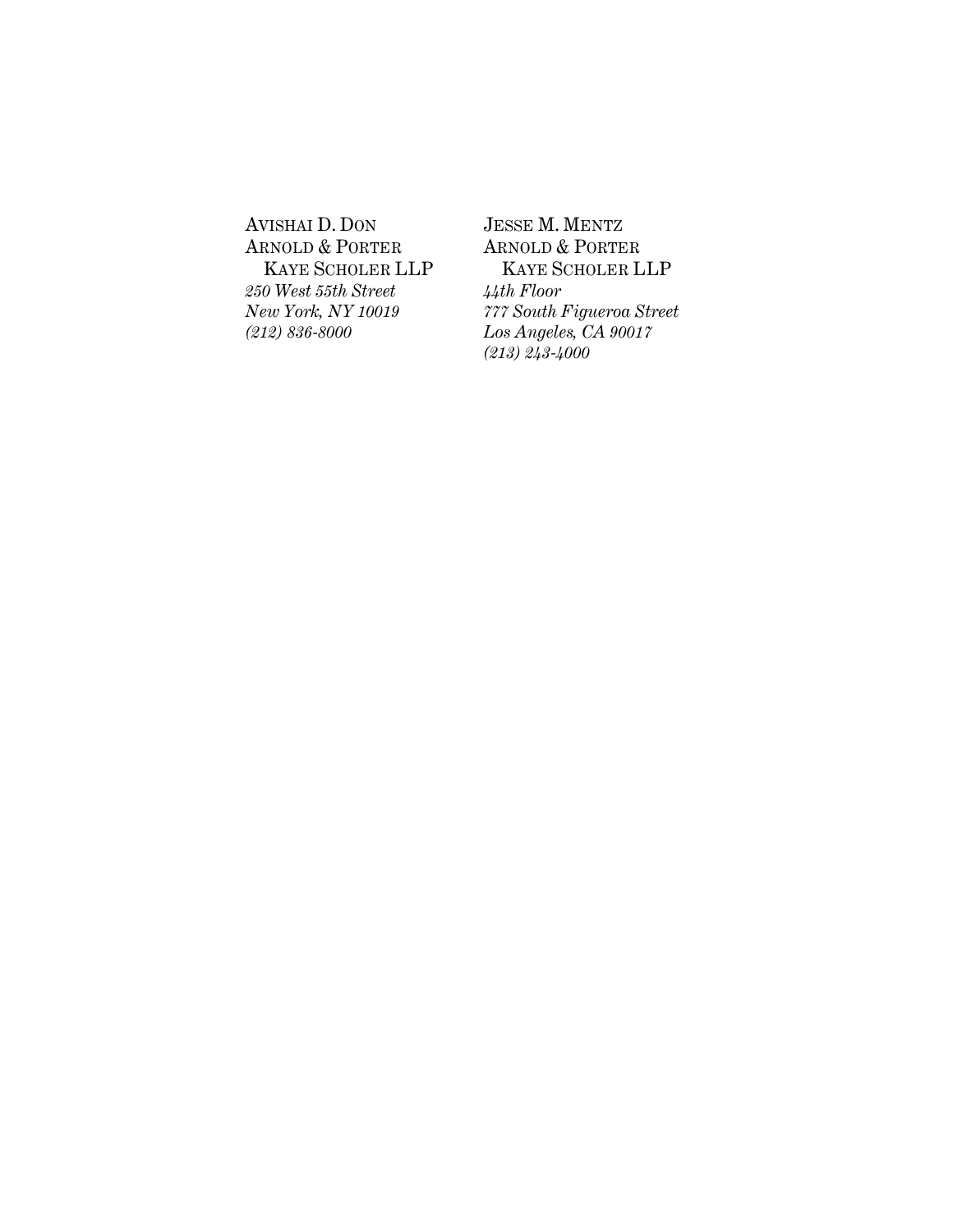# **TABLE OF CONTENTS**

| Introduction And Summary Of Argument2                                                                                                                                             |
|-----------------------------------------------------------------------------------------------------------------------------------------------------------------------------------|
|                                                                                                                                                                                   |
| Since The Founding, The Nation's Military<br>Ι.<br>Has Benefitted From Free Religious<br>Expression Among The Chaplaincy and                                                      |
| A. The Chaplaincy Has A Storied History                                                                                                                                           |
| B. The Chaplaincy Is Critical To Today's<br>Military, And Free Religious<br>Expression Is Critical To The                                                                         |
| C. Free Religious Expression Is Also Vital<br>To Non-Chaplain Servicemembers13                                                                                                    |
| II. The Ninth Circuit's Decision Should Be                                                                                                                                        |
| A. The Decision Below Could Create<br>Confusion As To When Military<br>Chaplains Are Engaging In Protected                                                                        |
| B. The Decision Below Could Create<br>Confusion About Whether-And, If So,<br>Under What Circumstances—The<br>Government "Endorses" Religious<br>Speech That It Fails To Censor 20 |
|                                                                                                                                                                                   |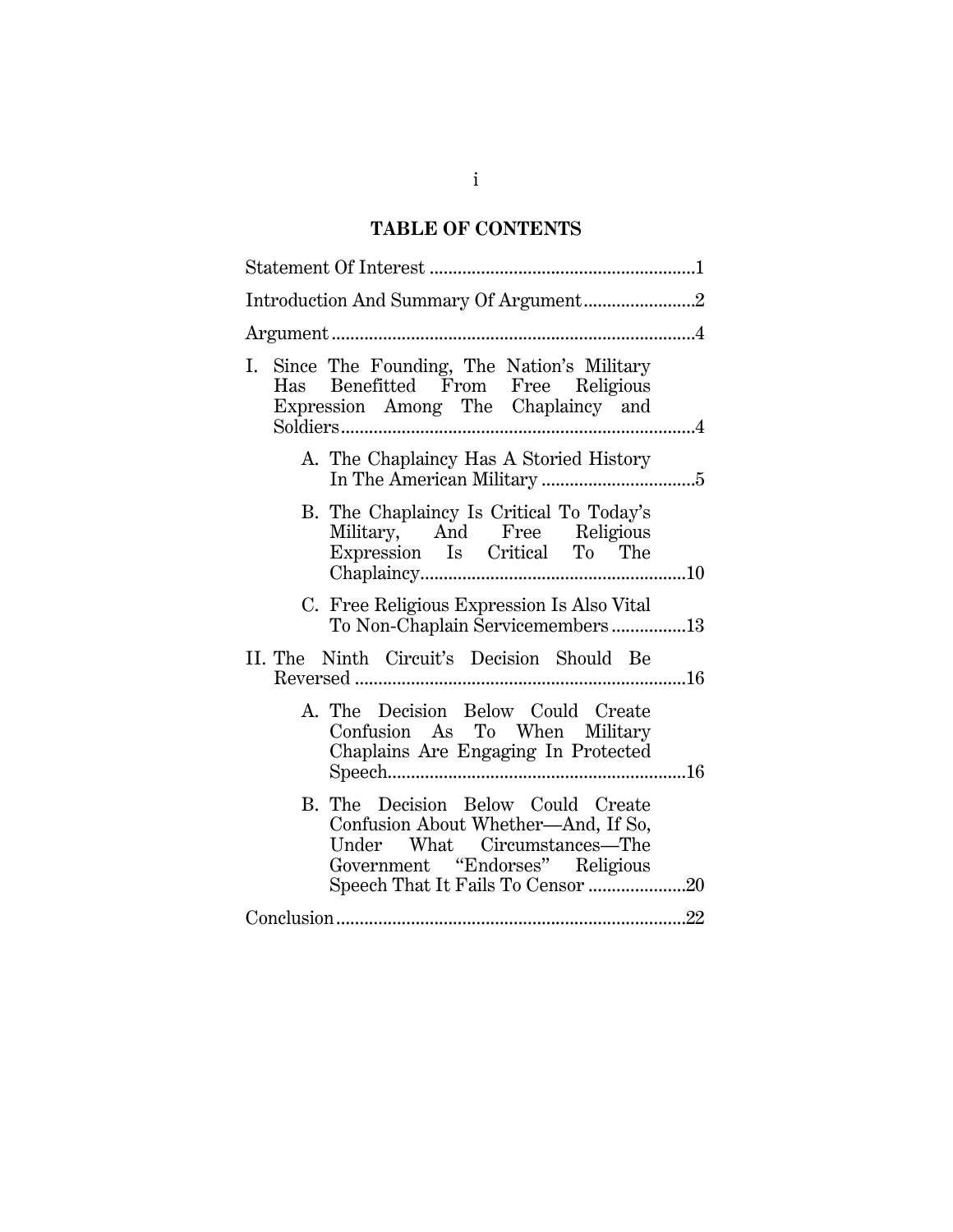# **TABLE OF AUTHORITIES**

| Cases<br>Page(s)                         |
|------------------------------------------|
| Adams v. Trustees of the Univ. of N.C.   |
| Wilmington,                              |
|                                          |
| Bd. of Educ. of Westside Cmty. Sch. v.   |
| Mergens By & Through Mergens,            |
|                                          |
|                                          |
| Demers v. Austin,                        |
|                                          |
| Heap v. Carter,                          |
|                                          |
|                                          |
| In re England,                           |
|                                          |
| Garcetti v. Ceballos,                    |
|                                          |
|                                          |
| Goldman v. Weinberger,                   |
|                                          |
| Katcoff v. Marsh,                        |
|                                          |
|                                          |
| Kedroff v. Saint Nicholas Cathedral of   |
| Russian Orthodox Church in North         |
| America,                                 |
|                                          |
| Our Lady of Guadalupe Sch. v. Morrissey- |
| Berru,                                   |
|                                          |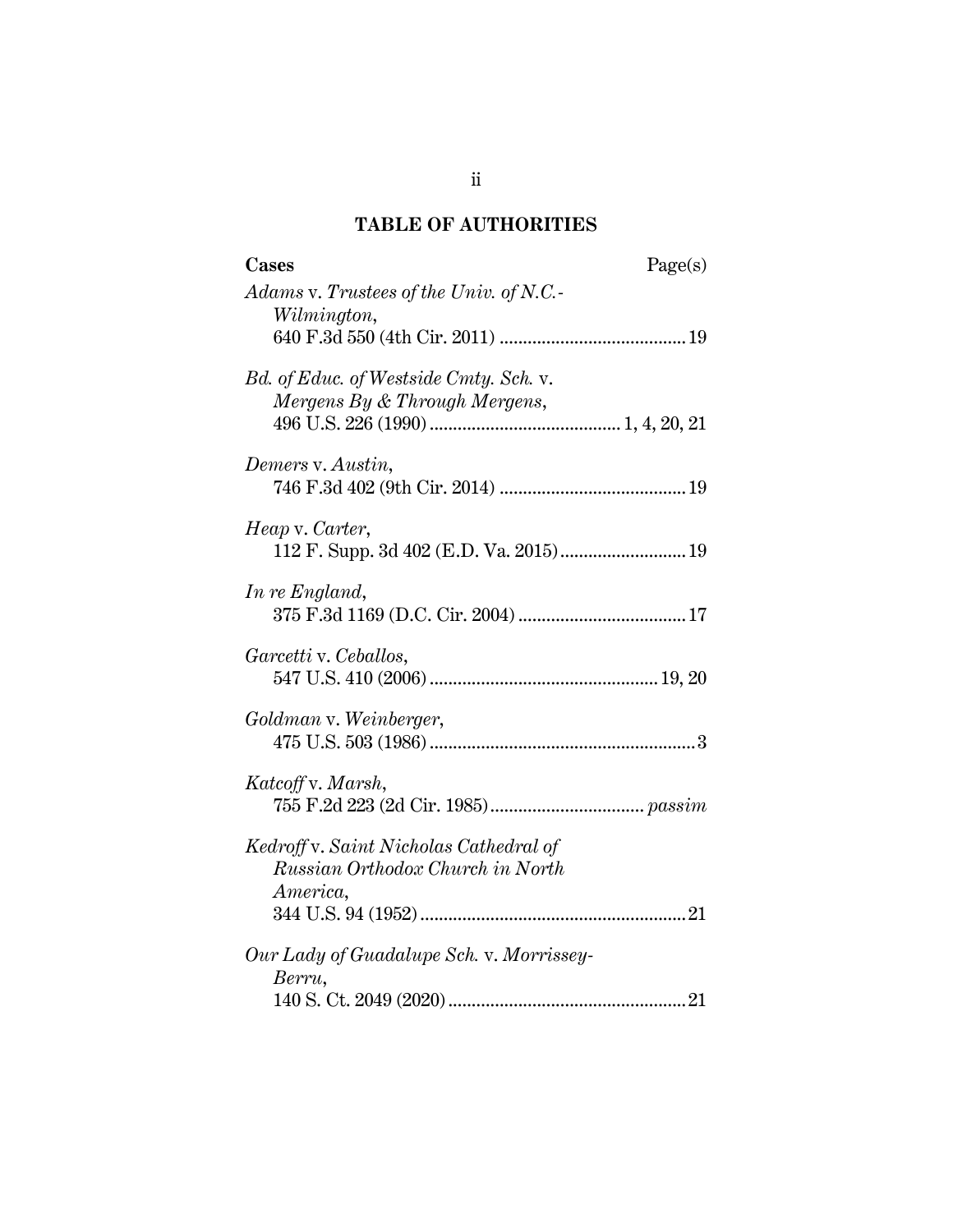| Cases-Continued                                                                    | Page(s) |
|------------------------------------------------------------------------------------|---------|
| Parker v. Levy,                                                                    |         |
| Rigdon v. Perry,                                                                   |         |
| Town of Greece, N.Y. v. Galloway,                                                  |         |
| Turner v. U.S. Agency for Glob. Media,<br>502 F. Supp. 3d 333 (D.D.C. 2020) 19, 20 |         |
| Warnock v. Archer,                                                                 |         |
| Widmar v. Vincent,                                                                 |         |
| Zorach v. Clauson,                                                                 |         |
| <b>Other Authorities</b>                                                           |         |
| 2017 United States Military Academy, Bd.                                           |         |
|                                                                                    |         |

| The Army Historical Foundation, U.S.      |  |
|-------------------------------------------|--|
| <i>Army Chaplain Corps</i> , The National |  |
| Museum of the United States Army          |  |
|                                           |  |
| John Brinsfield, The Four Chaplains, U.S. |  |

| John Brinstield, <i>The Four Chaplains</i> , U.S. |  |
|---------------------------------------------------|--|
| Army (Jan. 28, 2014),                             |  |
|                                                   |  |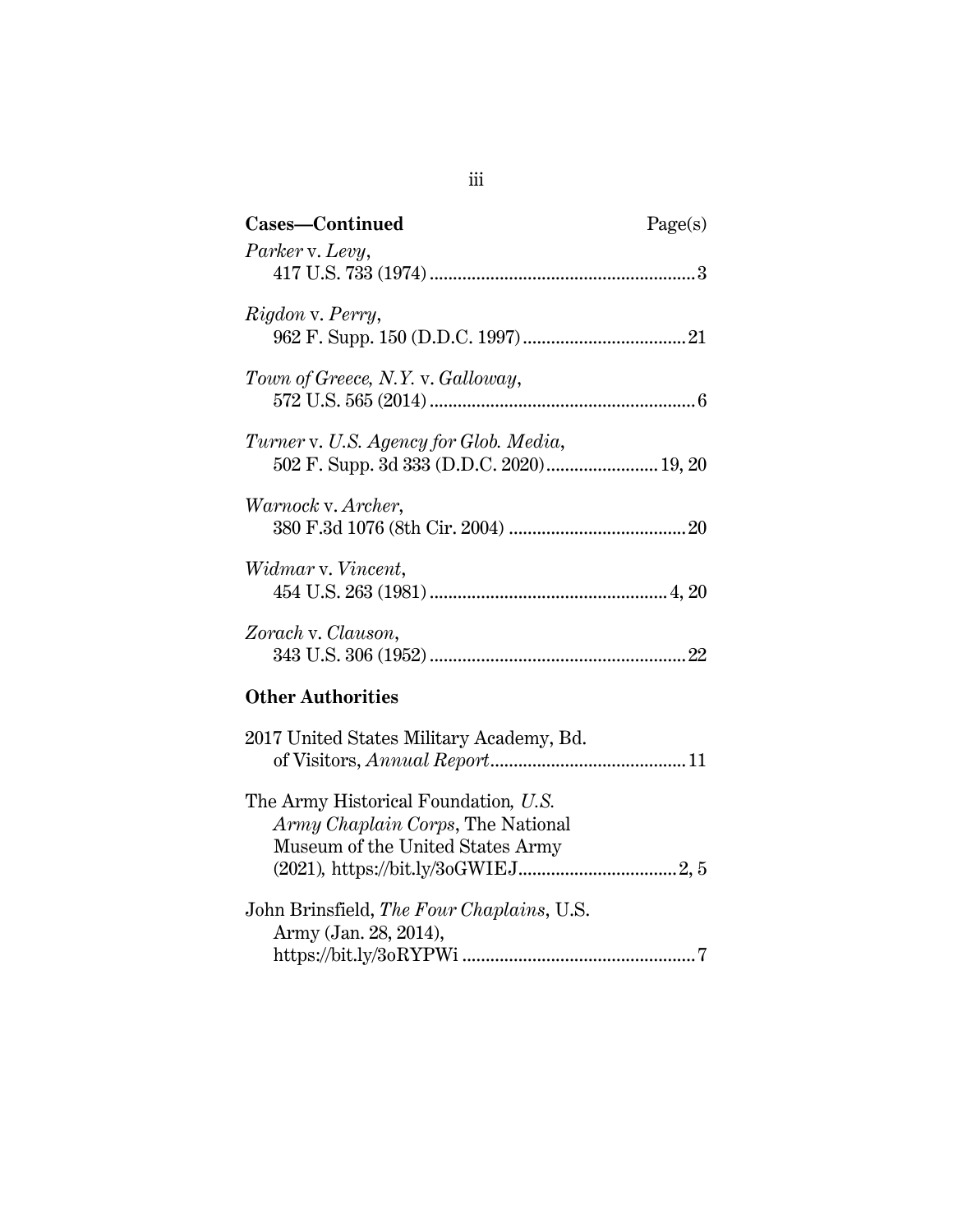| <b>Other Authorities—Continued</b>                                                     | Page(s) |
|----------------------------------------------------------------------------------------|---------|
| Chairman of the Joint Chiefs of Staff, Joint<br>Publication 1-05, Religious Affairs in |         |
|                                                                                        |         |
| John P. Deeben, National Archives, Faith                                               |         |
| on the Firing Line - Army Chaplains                                                    |         |
| in the Civil War, Prologue Magazine,                                                   |         |
|                                                                                        |         |
| Defense Manpower Data Cntr., DMDC                                                      |         |
| Report No. 2013-036, 2012 Military                                                     |         |
| Family Life Project, Tabulations and                                                   |         |
|                                                                                        |         |
| Department of the Army, Pam. 165-1, A                                                  |         |
| <b>Brief History of the United States</b>                                              |         |
|                                                                                        |         |
| Department of Defense Instruction                                                      |         |
| 1304.28, The Appointment and Service                                                   |         |
| of Chaplains (effective May 12, 2021),                                                 |         |
|                                                                                        |         |
|                                                                                        |         |
|                                                                                        |         |
| <i>Endorsing Organizations/Agents, Office of</i>                                       |         |
| the Under Secretary for Personnel and                                                  |         |
| Readiness, https://bit.ly/3oSUUJ9 10                                                   |         |
| Fr. Corby's Statue, University of Notre                                                |         |
| Dame: 175 Moments,                                                                     |         |
|                                                                                        |         |

iv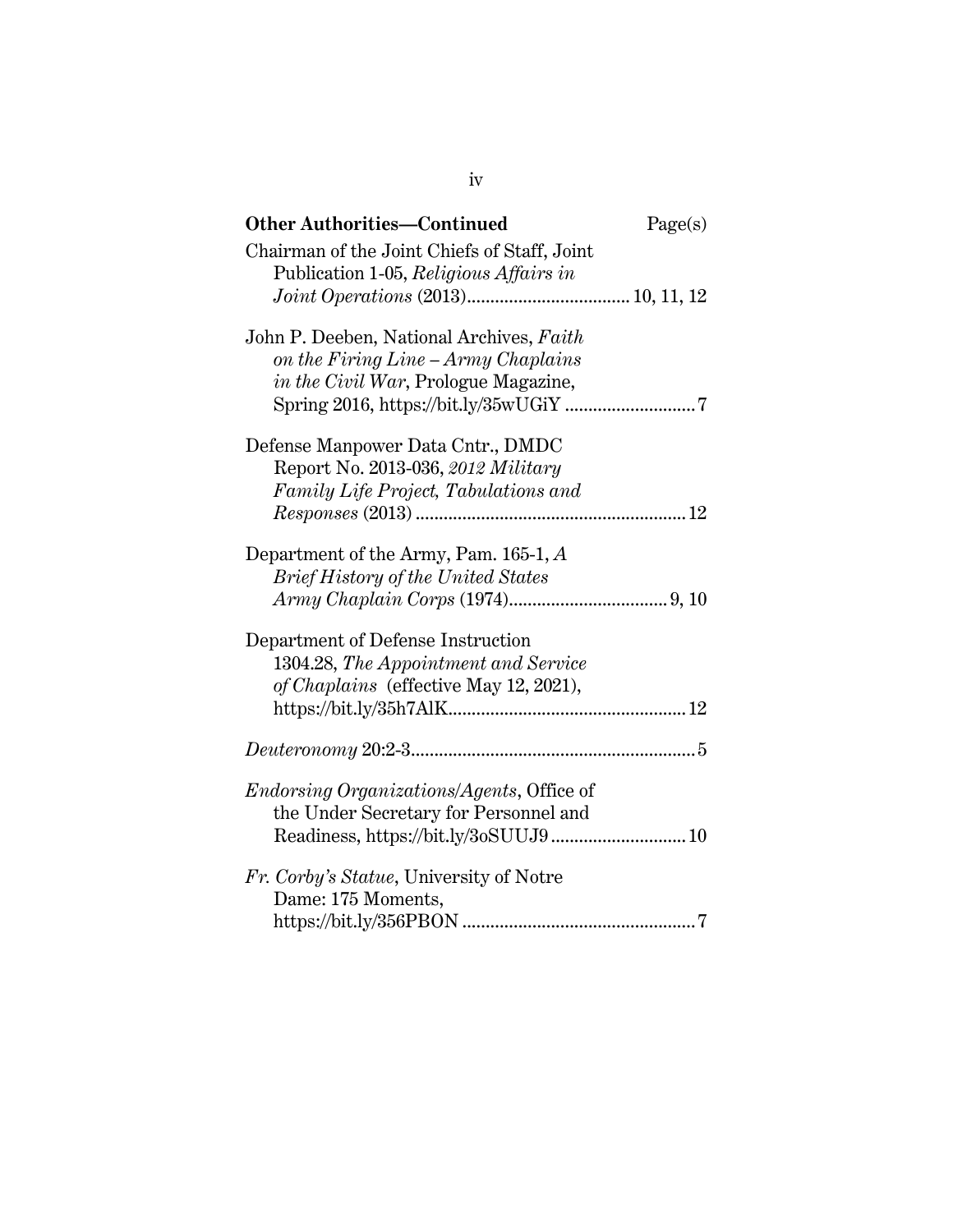| <b>Other Authorities-Continued</b>                            | Page(s) |
|---------------------------------------------------------------|---------|
| Richard B. Frank, <i>Hacksaw Ridge</i> ; The                  |         |
| Conscientious Objector; The<br>Unlikeliest Hero: the Story of |         |
| Desmond T. Doss, Conscientious                                |         |
| Objector Who Won His Nation's                                 |         |
| <i>Highest Military Honor</i> , 104 J. Am.                    |         |
|                                                               |         |
| Henry F. Gerecke as told to Merle                             |         |
| Sinclair, I Walked to the Gallows With                        |         |
| <i>the Nazi Chiefs</i> , The Saturday Evening                 |         |
|                                                               |         |
| Steven K. Green, Reconciling the                              |         |
| Irreconcilable: Military Chaplains and                        |         |
| the First Amendment, 110 W. Va. L.                            |         |
|                                                               |         |
| Booton Herndon, Redemption at Hacksaw                         |         |
|                                                               |         |
| Tiffany E. Ho, et al, Office of People                        |         |
| Analytics, OPA-2018-048, Mental                               |         |
| Health and Help-Seeking in the U.S.                           |         |
| Military: Survey and Focus Group                              |         |
|                                                               |         |
| Eric Jorgensen, U.S. Army Chaplain                            |         |
| Corps Medal of Honor Recipients, U.S.                         |         |
| Army (Mar. 24, 2021)                                          |         |
|                                                               |         |
|                                                               |         |

v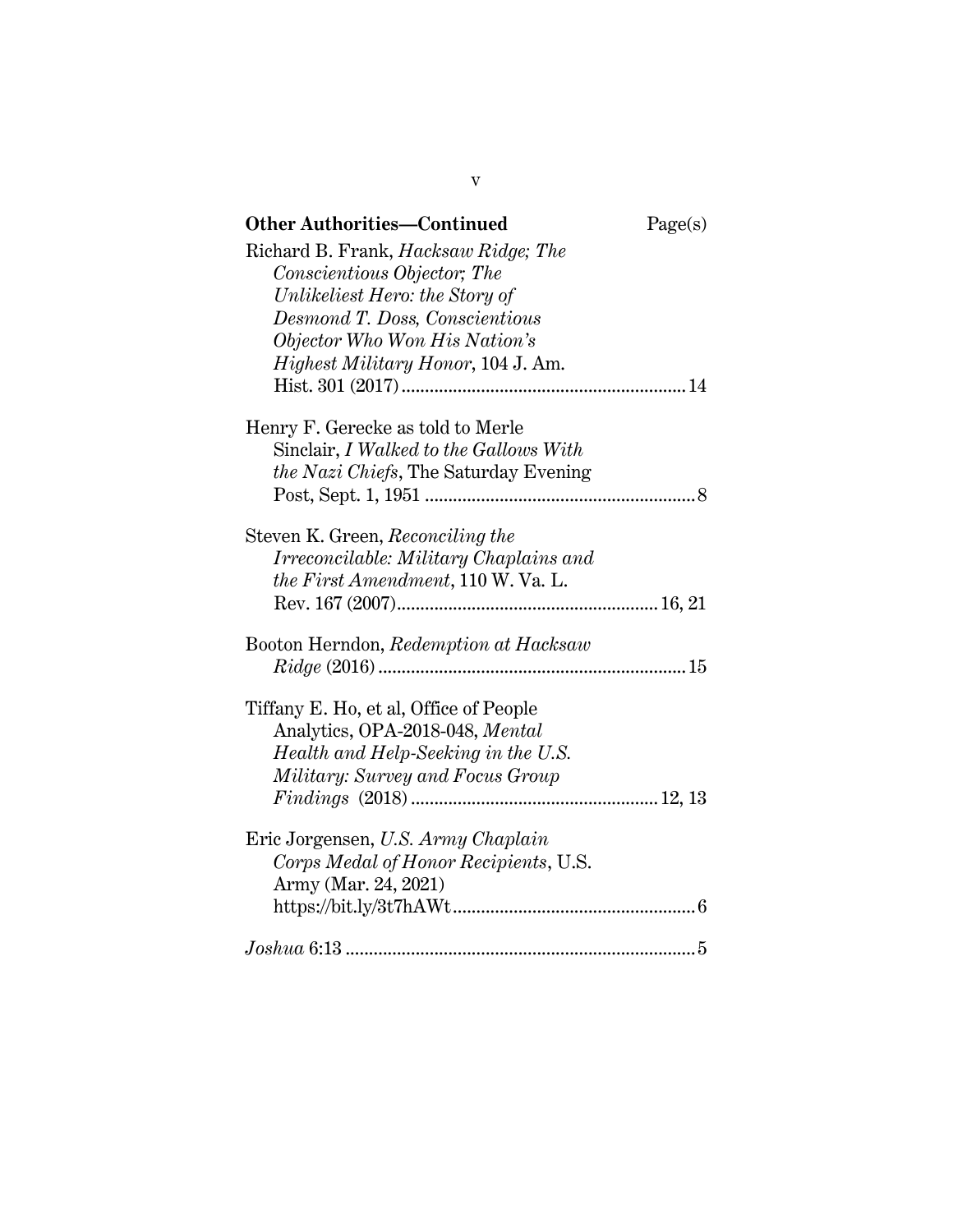| <b>Other Authorities-Continued</b>              | Page(s) |
|-------------------------------------------------|---------|
| Kristy N. Kamarck, Cong. Research Serv.,        |         |
| R44321, Diversity, Inclusion, and               |         |
| Equal Opportunity in the Armed                  |         |
|                                                 |         |
| Daria Labinsky, The Chaplain at                 |         |
| Nuremberg, National Archives: The               |         |
| Text Message (May 20, 2014),                    |         |
|                                                 |         |
| Anne Leland, U.S. Congressional                 |         |
| Research Service, RL30011, Medal of             |         |
|                                                 |         |
|                                                 |         |
| Anne C. Loveland, <i>Change and Conflict in</i> |         |
| the U.S. Army Chaplain Corps Since              |         |
|                                                 |         |
| General George C. Marshall, Speech at           |         |
| Trinity College (June 15, 1941),                |         |
|                                                 |         |
|                                                 |         |
| Joshua T. Morris, The Army Chaplain as          |         |
| Counselor, 37 Reflective Prac.:                 |         |
| Formation and Supervision in Ministry           |         |
|                                                 |         |
|                                                 |         |
| Michael M. Phillips, A Chaplain and an          |         |
| Atheist Go to War, Wall St. J. (Sept. 4,        |         |
|                                                 |         |

vi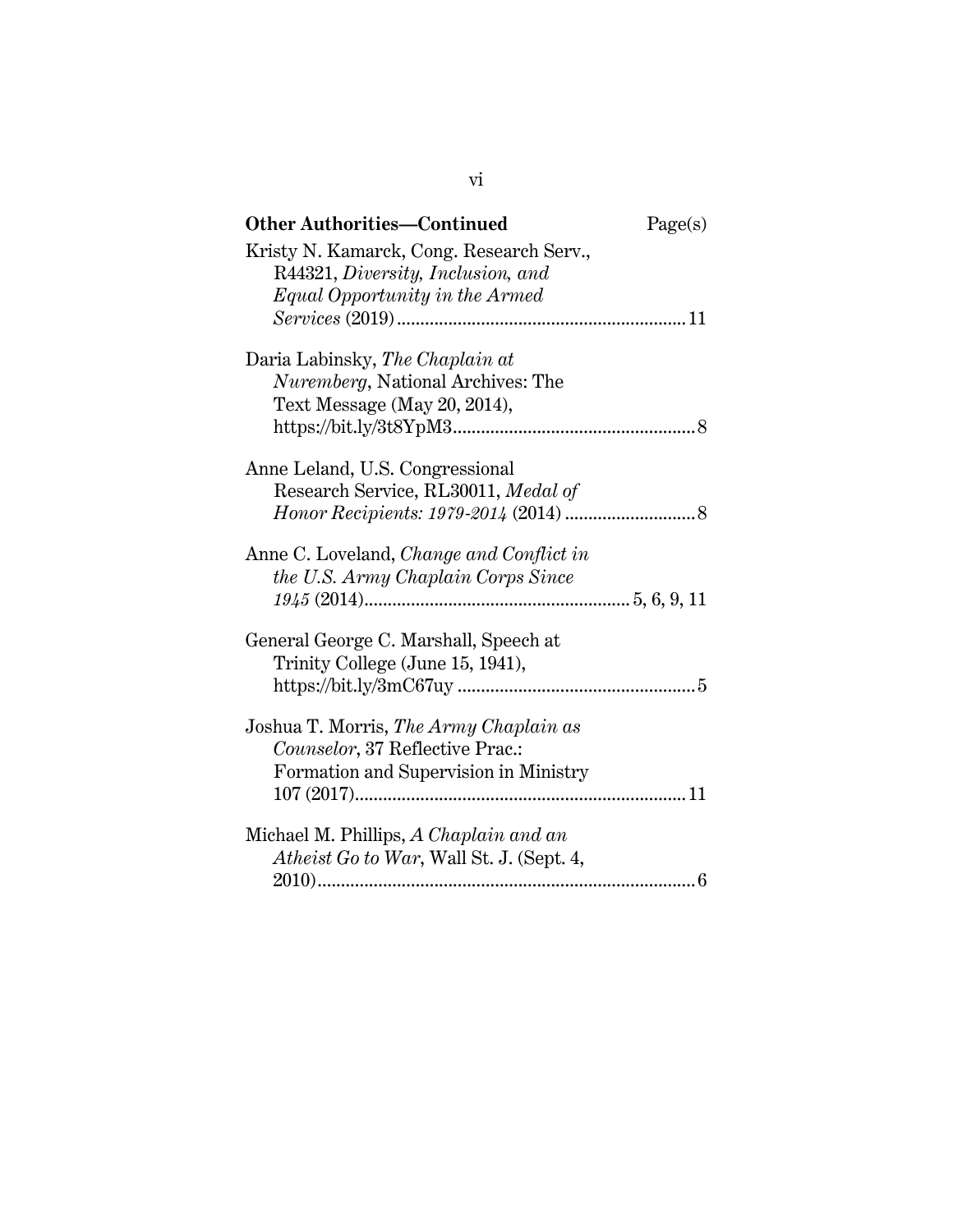| <b>Other Authorities-Continued</b>            | Page(s) |
|-----------------------------------------------|---------|
| President's Committee on Religion and         |         |
| Welfare in the Armed Forces,                  |         |
| Community Responsibility to Our               |         |
| Peacetime Servicemen and Women,               |         |
|                                               |         |
| Press Release, Chaplain Alliance for          |         |
| Religious Liberty (Mar. 23, 2018),            |         |
|                                               |         |
|                                               |         |
| Cornelius Ryan, A Bridge Too Far (2010)  14   |         |
| United States Army Regulation 165-1,          |         |
| Army Chaplain Corps Activities § 2-           |         |
|                                               |         |
| United States Department of State, Pub.       |         |
| 2144, "In this Poignant Hour":                |         |
| <i>Prayer by the President, Department</i>    |         |
| of State Bulletin, Vol. X (June 10, 1944)  13 |         |
| David Vergun, Medal of Honor Awarded          |         |
| to Army Chaplain, U.S. Army (July 26,         |         |
|                                               |         |
| Kevin L. Walters, <i>Beyond the Battle</i> :  |         |
| Religion and American Troops in               |         |
| World War II, 21 Theses and                   |         |
| Dissertations (2013),                         |         |
|                                               |         |
| General George Washington, General            |         |
| Orders, 9 July 1776, National Archives:       |         |
| Founders Online,                              |         |
|                                               |         |

vii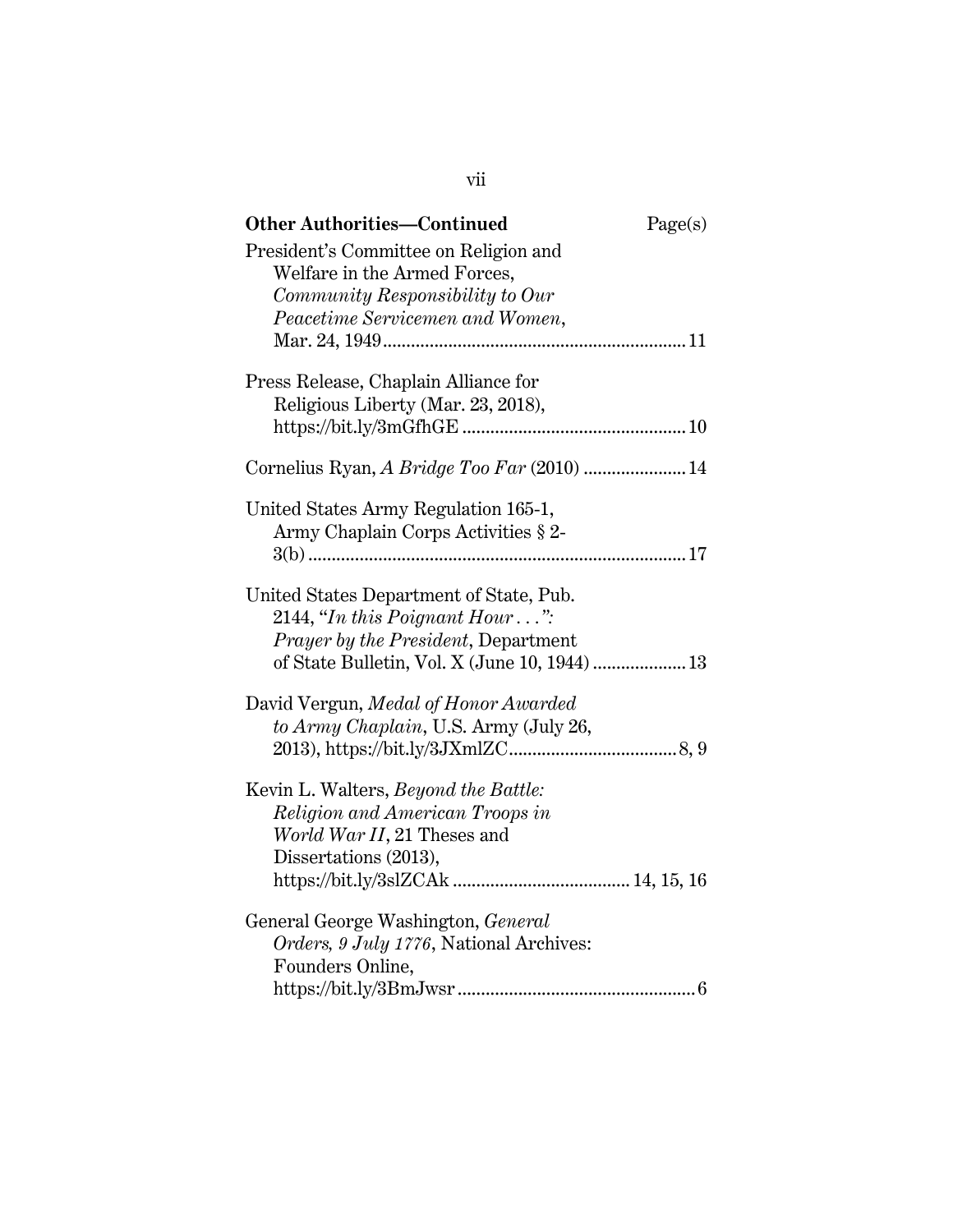| <b>Other Authorities—Continued</b>               | Page(s) |
|--------------------------------------------------|---------|
| Roy Wenzl and Travis Heying, Father              |         |
| Emil Kapaun laid to rest in Wichita as           |         |
| <i>thousands pay their respects,</i> Wichita     |         |
| Eagle (Kan.), Sept. 29, 2021, 2021               |         |
|                                                  |         |
| Jacqueline E. Whitt, <i>Bringing God to</i>      |         |
| Men: American Military Chaplains                 |         |
|                                                  |         |
| CDR William A. Wildhack III, CHC,                |         |
| USNR, Navy Chaplains at the                      |         |
| Crossroads: Navigating the                       |         |
| Intersection of Free Speech, Free                |         |
| <i>Exercise, Establishment, and Equal</i>        |         |
|                                                  |         |
| Harold A. Winters, <i>Battling the Elements:</i> |         |
| Weather and Terrain in the Conduct of            |         |
| $War (1998) \dots 14$                            |         |
| Hans Zeiger, Why Does the U.S. Military          |         |
| Have Chaplains?, Pepperdine Policy               |         |
|                                                  |         |

viii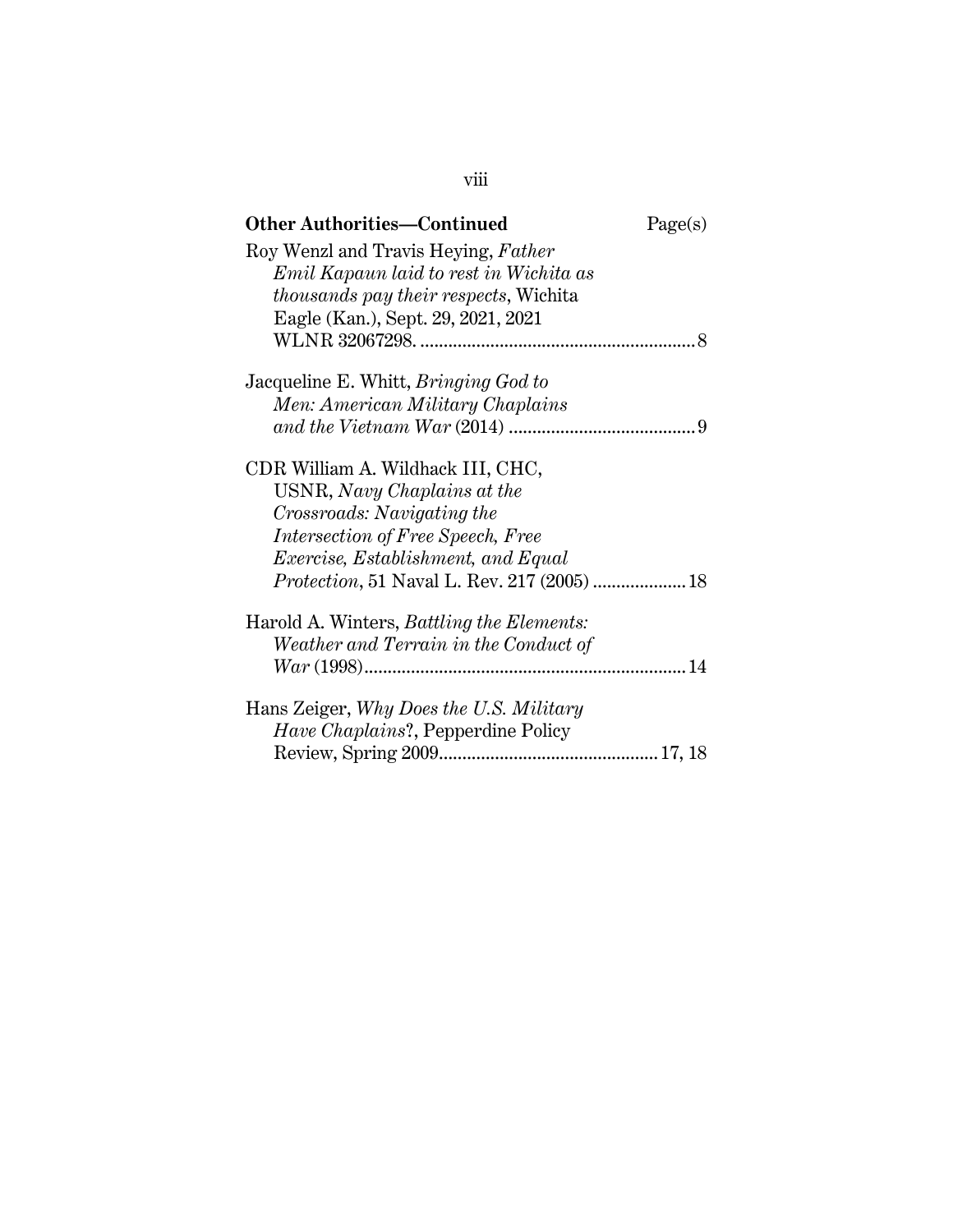#### **STATEMENT OF INTEREST<sup>1</sup>**

The Chaplain Alliance for Religious Liberty is a private, non-profit association that advocates for the religious liberty of military chaplains and those they serve. The Chaplain Alliance's members certify chaplains for service in the United States Armed Forces. Through this certification relationship, the Chaplain Alliance speaks on behalf of almost 50% of chaplains currently serving in the military.

The Ninth Circuit's sweeping rule concerning unprotected government speech risks chilling the speech of *any* public employee who serves as a role model and mentor to others. This may include military chaplains, who act as teachers and coaches for members of our armed forces every day. Indeed, as government employees who routinely engage in religious speech, military chaplains have a unique perspective to offer this Court. The military chaplaincy is the paradigmatic example of a long-held principle of this Court: Government institutions "do not endorse everything they fail to censor." *Bd. of Educ. of Westside Cmty. Sch.* v. *Mergens By & Through Mergens*, 496 U.S. 226, 250 (1990) (*Mergens*). Because the Ninth Circuit's decision could create confusion as to when military chaplains are engaging in protected expressive activity—and also furthers the incorrect notion that a government institution inherently "endorses" all religious speech it declines to suppress—Chaplain Alliance urges this Court to reverse.

<sup>&</sup>lt;sup>1</sup> No counsel for a party authored this brief in whole or in part, and no person other than *amicus*, its members, or its counsel made a monetary contribution to its preparation or submission. Both parties have filed blanket consents to the filing of *amicus* briefs.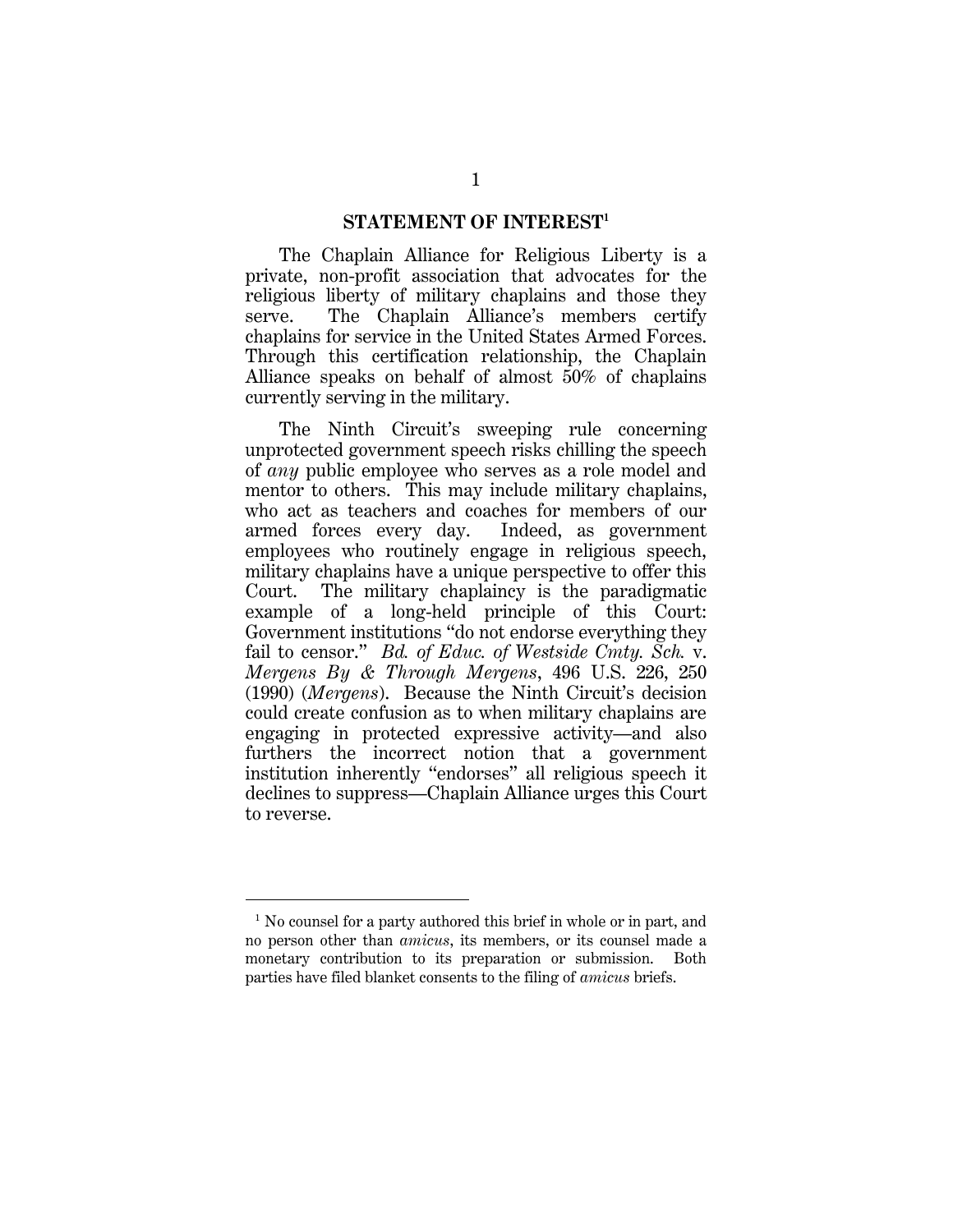# **INTRODUCTION AND SUMMARY OF ARGUMENT**

The Ninth Circuit's decision rests on two erroneous holdings. The first is that petitioner—a high-school football coach—was speaking as a government employee while praying on his team's field. Pet. App. 14–17. The second is that respondent—the local school district could discipline petitioner for saying his prayer. Pet. App. 22–23. These holdings, if left to stand, will create unnecessary confusion regarding the applicability of First Amendment free-speech doctrine to those who serve the public as government employees.

To support the first holding, the Ninth Circuit reasoned that petitioner was in "a location that he only had access to because of his employment," and was "clothed with the mantle of one who imparts knowledge and wisdom." Pet. App. 14–15. In so doing, as Justice Alito concluded, the Ninth Circuit effectively held that "teachers and coaches" lack First Amendment rights "from the moment they report for work to the moment they depart, provided that they are within the eyesight of students." Pet. App. 211 (Alito, J., respecting the denial of certiorari).

If permitted to stand, that reasoning could create confusion with respect to the many other public employees who are likewise "clothed with the mantle of one who imparts knowledge and wisdom" and may engage in religious expression in the workplace. Pet. App. 14. The list includes, for example, teachers, guidance counselors, social workers, and local government leaders.

It also includes military chaplains, who are often literally as well as figuratively clothed with the mantle of knowledge and wisdom. "In fact, the word chaplain is derived from *cappa*, the Latin word for cloak." The Army Historical Foundation, *U.S. Army Chaplain Corps* (2021), https://bit.ly/3oGWIEJ. While "locat[ed]" in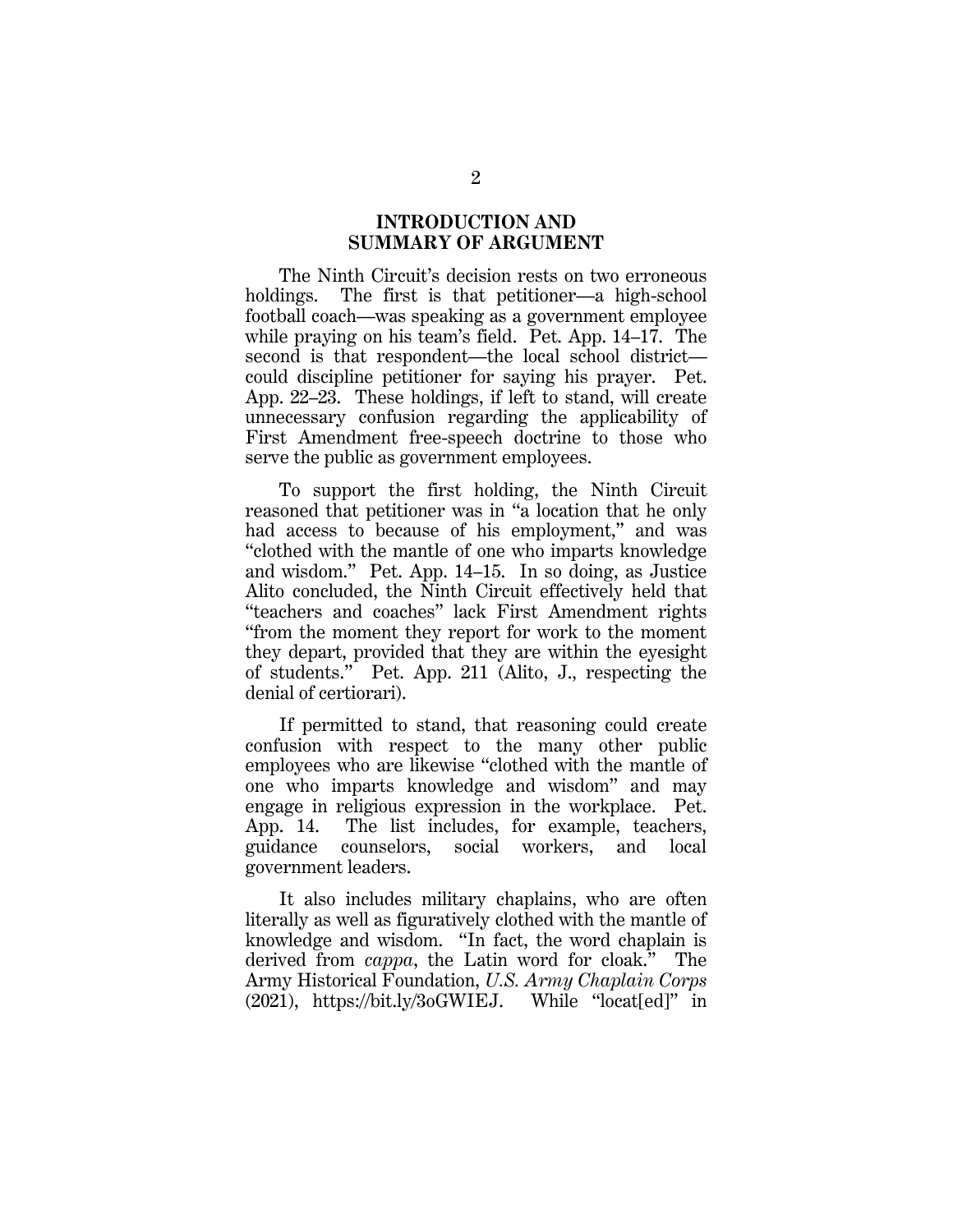places that they "ha[ve] access to because of [their] employment"—such as Army bases and naval vessels military chaplains lead worship services, facilitate mental health workshops, and serve as personal counsellors for servicemembers.

America's tradition of chaplains serving alongside troops pre-dates the Founding, and it has long been the opinion of top American generals that in the absence of military chaplains, "the motivation, morale and willingness of soldiers to face combat would suffer \* \* \* and our national defense would be weakened accordingly." *Katcoff* v. *Marsh*, 755 F.2d 223, 228 (2d Cir. 1985).

Our Nation's military history is also replete with examples of soldiers who have assumed leadership positions—whether by virtue of rank or of circumstance—using religious expression to inspire, comfort, and console their colleagues in times of great stress and danger.

The Ninth Circuit's interpretation of this Court's government-speech case law would leave military chaplains—as well as non-ordained soldiers and myriad other public employees—uncertain as to which of their speech is protected and which might subject them to potentially severe discipline. 2

To support the second holding—that respondent could discipline petitioner for praying—the Ninth Circuit reasoned that "an objective observer" would conclude that respondent "endorsed" petitioner's "religious

<sup>&</sup>lt;sup>2</sup> Although the First Amendment applies differently in the military context than in the civilian context, see, *e.g.*, *Parker* v. *Levy*, 417 U.S. 733, 758 (1974), this Court has emphasized that even "in the military context" the First Amendment is not "entirely nugatory," *Goldman* v. *Weinberger*, 475 U.S. 503, 507 (1986).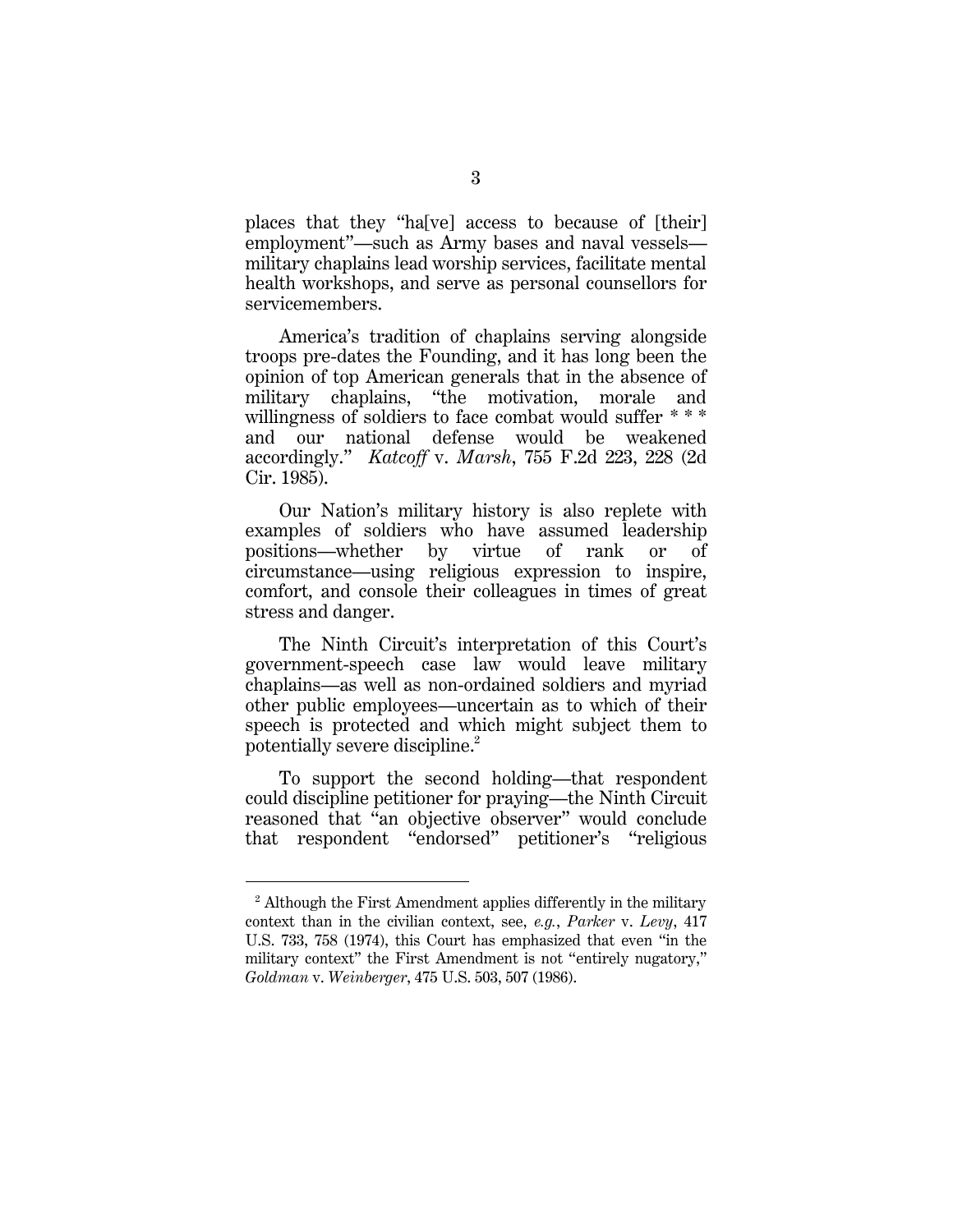activity" by failing to "stop[]" his "practice." Pet. App. 21. But "endorsing" a government employee's right to freely exercise *his* religion is not the same as "endorsing" the employee's religious expression, his particular religion, or even endorsing religion generally. Cf., *e.g.*, Pet. App. 102 (O'Scannlain, J., statement concerning the denial of rehearing en banc) ("Only by ignoring everything the District said and did could an observer (mistakenly) think the school was endorsing Kennedy's [prayer].").

As this Court has made clear for over three decades, a government institution "do[es] not endorse everything [it] fail[s] to censor." *Mergens*, 496 U.S. at 250. Indeed, providing all faiths with resources to spread their message under the same aegis does not "confer any imprimatur of state approval on religious sects or practices," but rather conveys a message of "*neutrality* rather than *endorsement*." *Id.* at 248 (emphasis added) (quoting *Widmar* v. *Vincent*, 454 U.S. 263, 274 (1981)). The military chaplaincy is an excellent example of this principle: It "leav[es] the practice of religion solely to the individual soldier, who is free to worship or not as he chooses without fear of any discipline or stigma." *Katcoff*, 755 F.2d at 231–232.

Because the Ninth Circuit's decision would create unnecessary confusion regarding the application of the First Amendment to government employees, the Chaplain Alliance urges this Court to reverse.

### **ARGUMENT**

### **I. Since The Founding, The Nation's Military Has Benefitted From Free Religious Expression Among The Chaplaincy And Soldiers**

Military chaplains play a crucial role in strengthening America's national defense by bolstering soldiers' morale, determination, and resolve. See *Katcoff*, 755 F.2d at 228. As General George C. Marshall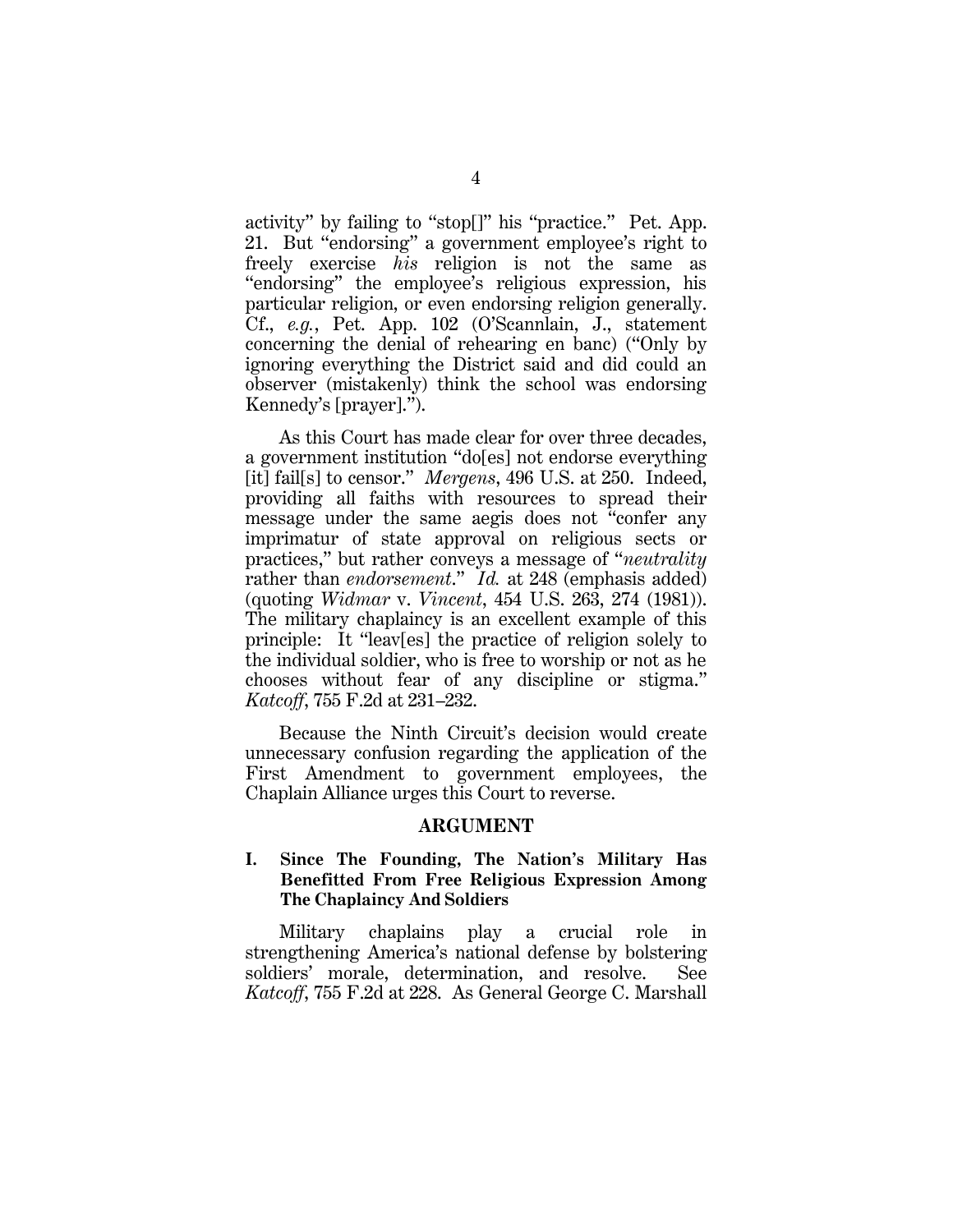once said, "[t]he soldier's heart, the soldier's spirit, the soldier's soul, are everything. Unless the soldier's soul sustains him he cannot be relied on." General George C. Marshall, Speech at Trinity College (June 15, 1941), https://bit.ly/3mC67uy.

In every American conflict—from the Battle of Lexington to Operation Inherent Resolve—chaplains have served the irreplaceable role of spiritual advisors, intercessors, and motivators. Their ethical and spiritual guidance provide a "guardrail" in battlefield conditions where "a sense of right and wrong can disappear in the fog of adrenaline and anger." Anne C. Loveland, *Change and Conflict in the U.S. Army Chaplain Corps Since 1945* 132 (2014). Generation after generation of young military men and women have relied on these chaplains for support and guidance. And, simply put, there can be no chaplaincy without free religious expression.

Likewise, in each of this Nation's armed conflicts, military members at every level—from the most senior commanders to ordinary foot soldiers—have used religious expression to guide, inspire, and comfort their colleagues in times of extraordinary stress.

#### **A. The Chaplaincy Has A Storied History In The American Military**

"As long as armies have existed, military chaplains have served alongside soldiers, providing for their spiritual needs, working to improve morale, and aiding the wounded." The Army Historical Foundation*, U.S. Army Chaplain Corps*, The National Museum of the United States Army (2021)*,* https://bit.ly/3oGWIEJ. The tradition dates back to Biblical times, with Moses exhorting the ancient Israelites to have a priest address the army before going forth to war. *Deuteronomy* 20:2– 3; see also *Joshua* 6:13 (noting that priests accompanied the ancient Israelites into battle).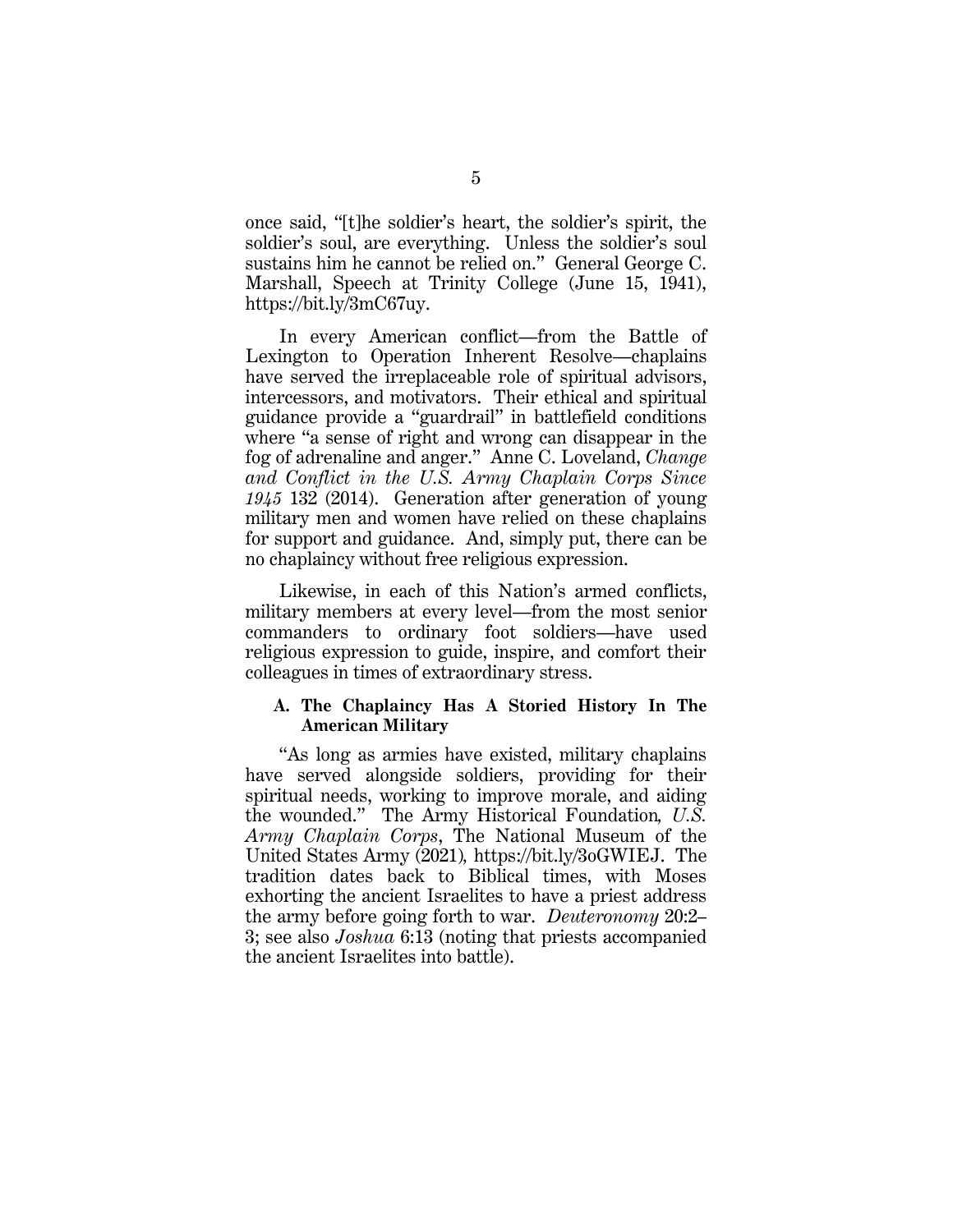Chaplains have served the American military since its inception. "When the Continental Army was formed" in 1775, the "chaplains attached to the militia of the 13 colonies became part of our country's first national army." *Katcoff*, 755 F.2d at 225. The following year, General George Washington directed the "Colonels or commanding officers of each [Army] regiment" to "procure Chaplains accordingly," noting that "[t]he blessing and protection of Heaven are at all times necessary but especially so in times of public distress and danger." General George Washington, *General Orders, 9 July 1776*, National Archives: Founders Online, https://bit.ly/3BmJwsr. Among its final acts before adjourning on March 3, 1791, the First Congress formally "authorized the appointment of a commissioned Army chaplain." *Katcoff*, 755 F.2d at 225.<sup>3</sup>

During its entire history, chaplains have remained a linchpin of the American military. From the battlefield of Lexington to the deserts of Afghanistan, chaplains have served as the "conscience" of the military in all corners of the world. Loveland 103. More than 400 chaplains have given their lives in the line of duty. Michael M. Phillips, *A Chaplain and an Atheist Go to War*, Wall St. J. (Sept. 4, 2010), https://on.wsj.com/3iQOG8P. And some have received the military's highest honors, including the Distinguished Service Cross, the Silver Star, and the Medal of Honor. See, *e.g.*, Eric Jorgensen, *U.S. Army* 

<sup>&</sup>lt;sup>3</sup> "That the First Congress provided for the appointment of chaplains" soon after "approving language for the First Amendment" in 1789 "demonstrates that the Framers considered" military chaplains to be "a benign acknowledgment of religion's role in society." *Town of Greece, N.Y.* v. *Galloway*, 572 U.S. 565, 576 (2014); see also *id.* at 577 (explaining that the Establishment Clause does not forbid "a practice that was accepted by the Framers and has withstood the critical scrutiny of time and political change").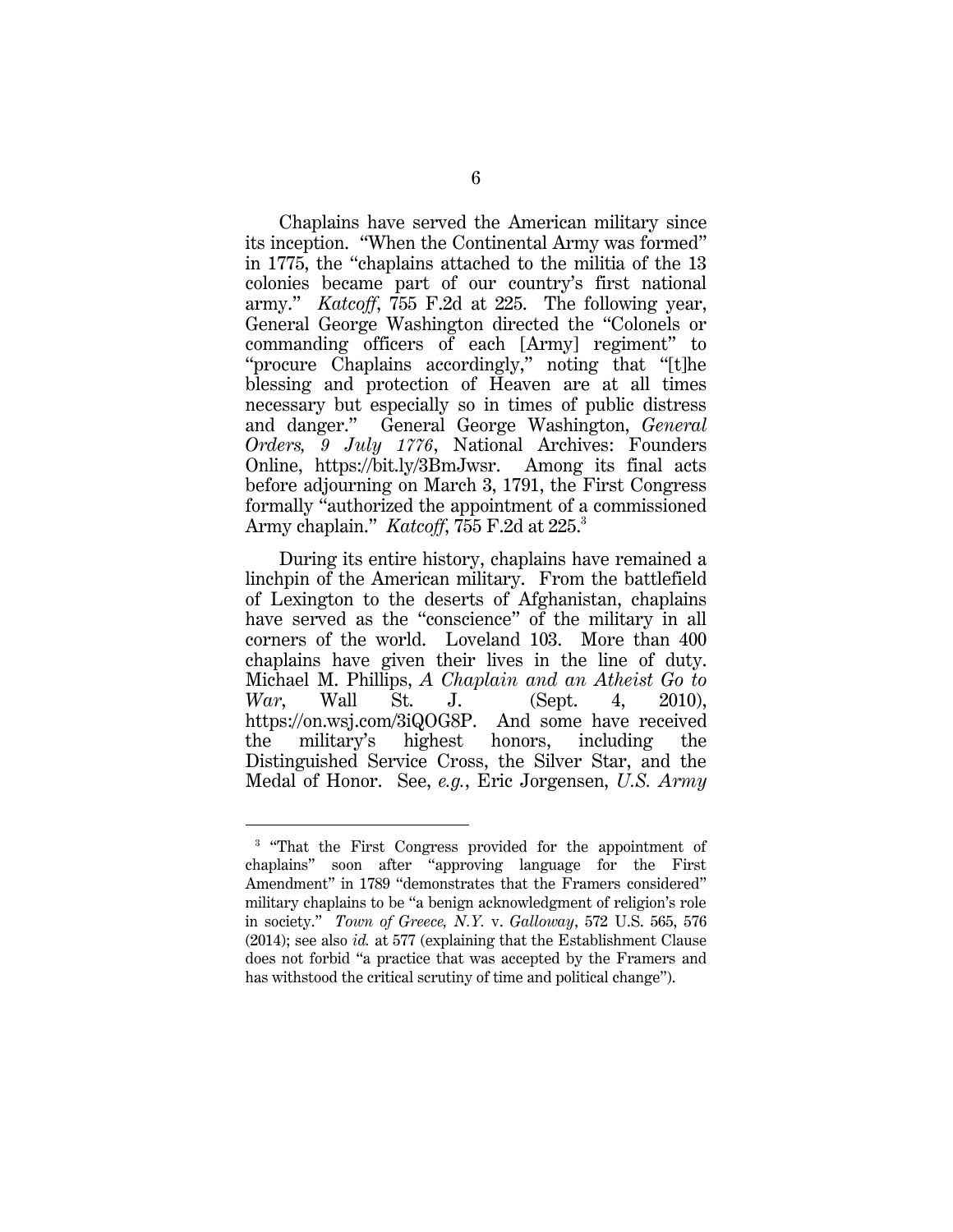# *Chaplain Corps Medal of Honor Recipients*, U.S. Army (Mar. 24, 2021), https://bit.ly/3t7hAWt.

One early example is Reverend Father William Corby, whose statue still stands today upon the hallowed ground of Gettysburg, Pennsylvania. *Fr. Corby's Statue*, University of Notre Dame: 175 Moments, [https://bit.ly/356PBON.](https://bit.ly/356PBON) Father Corby served as chaplain to the Irish Brigade of the Union Army in the Civil War. John P. Deeben, National Archives, *Faith on the Firing Line – Army Chaplains in the Civil War*, Prologue Magazine, Spring 2016, https://bit.ly/35wUGiY. In the late afternoon of July 2, 1863, Father Corby climbed atop a large boulder on the battlefield as Confederate troops swiftly advanced. *Ibid.* His fellow Union soldiers knelt around him, and Father Corby began an impromptu rite of general absolution. *Ibid.* With the comfort of Father Corby's blessing, the Irish Brigade bravely plunged into battle, halting the Confederate advance, and helping to ultimately defeat General Lee's army and turn the tide of the Civil War. *Ibid.*

Decades later, chaplains would serve the same vital role in World War II. On February 3, 1943, for example, when a German submarine torpedoed an American Army transport ship, four chaplains—one Methodist pastor, one Jewish rabbi, one Roman Catholic priest, and one Dutch Reformed minister—sprang into action. John Brinsfield, *The Four Chaplains*, U.S. Army (Jan. 28, 2014), https://bit.ly/3oRYPWi. The "Four Chaplains," as they would become known, calmed the frightened soldiers, guided them safely to lifeboats, and gave the life jackets off their backs. *Ibid.* Soldiers would later recall the moment they realized that the chaplains "never intended to leave the ship." *Ibid.* "As the ship went down, survivors in nearby rafts could see the four chaplains—arms linked and braced against the slanting deck. Their voices could also be heard offering prayers and singing hymns." *Ibid.*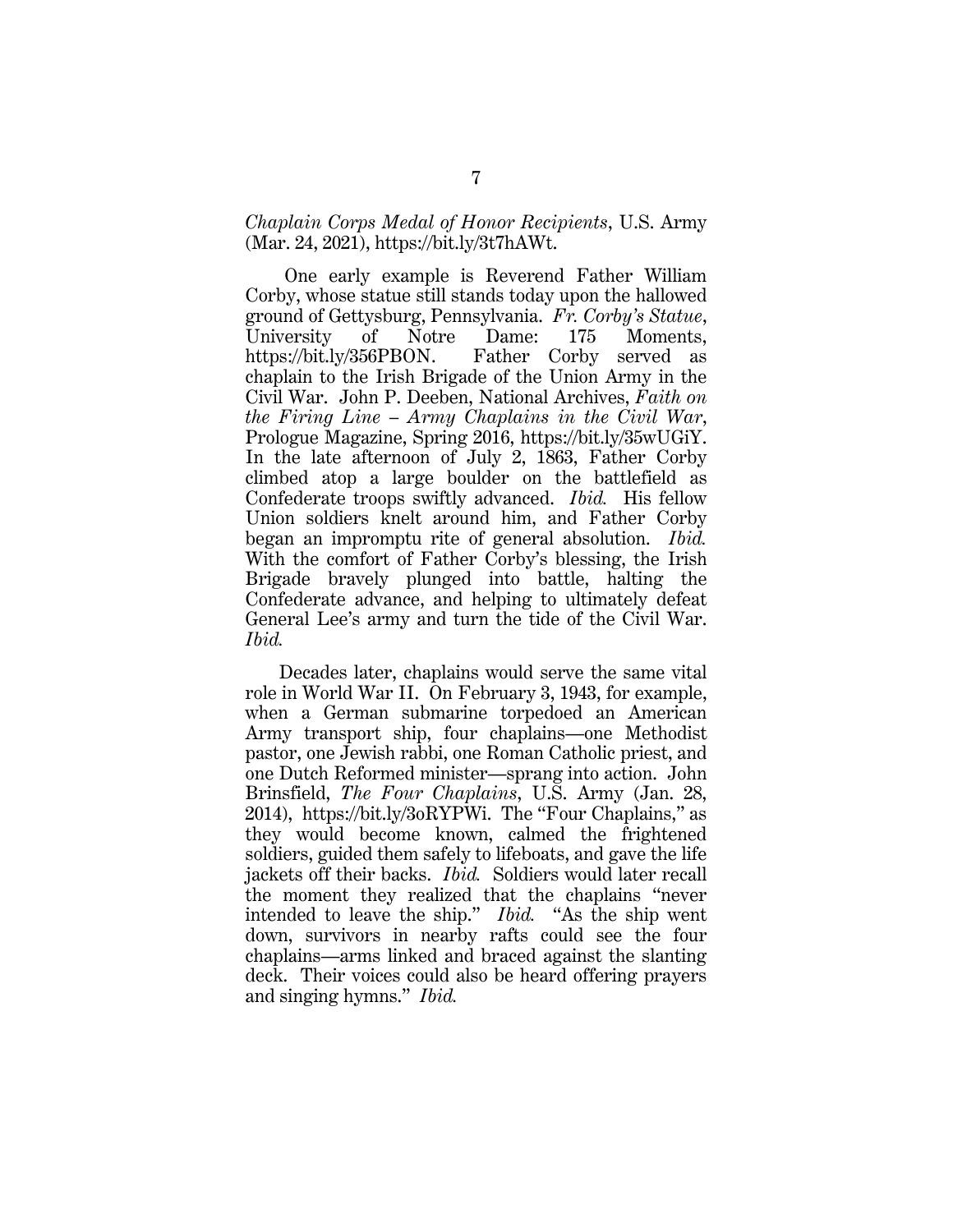At the end of the war, after most American troops had returned home, Chaplain Henry Gerecke traveled to Nuremberg, where he showcased yet another facet of chaplaincy's unique and irreplaceable role in the military. Daria Labinsky, *The Chaplain at Nuremberg*, National Archives: The Text Message (May 20, 2014), https://bit.ly/3t8YpM3. Reverend Gerecke was asked to serve as a spiritual advisor to both the members of the International Military Tribunal and to the Nazi officials standing trial. *Ibid.* Reverend Gerecke made a profound impact on all parties, but particularly on the Nazi defendants. Henry F. Gerecke as told to Merle Sinclair, *I Walked to the Gallows With the Nazi Chiefs*, The Saturday Evening Post, Sept. 1, 1951, at 17–19, 57– 58. The prisoners with whom he prayed—many of whom had committed some of the most heinous war crimes known to mankind—would eventually write to Reverend Gerecke's wife in handwritten German, pleading for the chaplain to remain in Nuremberg until the end of the trial: "[W]e cannot miss your husband now \* \* \* . It is impossible for any other to break through the walls that have been built up around us." *Id.* at 57*.*

In the Korean War, the actions of one chaplain— Emil Kapaun—would ultimately earn him the military's highest distinction: the Medal of Honor. Anne Leland, U.S. Congressional Research Service, RL30011, *Medal of Honor Recipients: 1979-2014* 33–34 (2014). Father Kapaun famously introduced himself to his fellow soldiers by silently grabbing a shovel and digging latrines alongside them. Roy Wenzl and Travis Heying, *Father Emil Kapaun laid to rest in Wichita as thousands pay their respects*, Wichita Eagle (Kan.), Sept. 29, 2021, 2021 WLNR 32067298. Father Kapaun later carried more than thirty wounded soldiers across a river to safety, saved an American sergeant from execution, and negotiated the safe surrender of injured Americans. David Vergun, *Medal of Honor Awarded to Army Chaplain*, U.S. Army (July 26, 2013), https://bit.ly/3JXmlZC. And when he and his fellow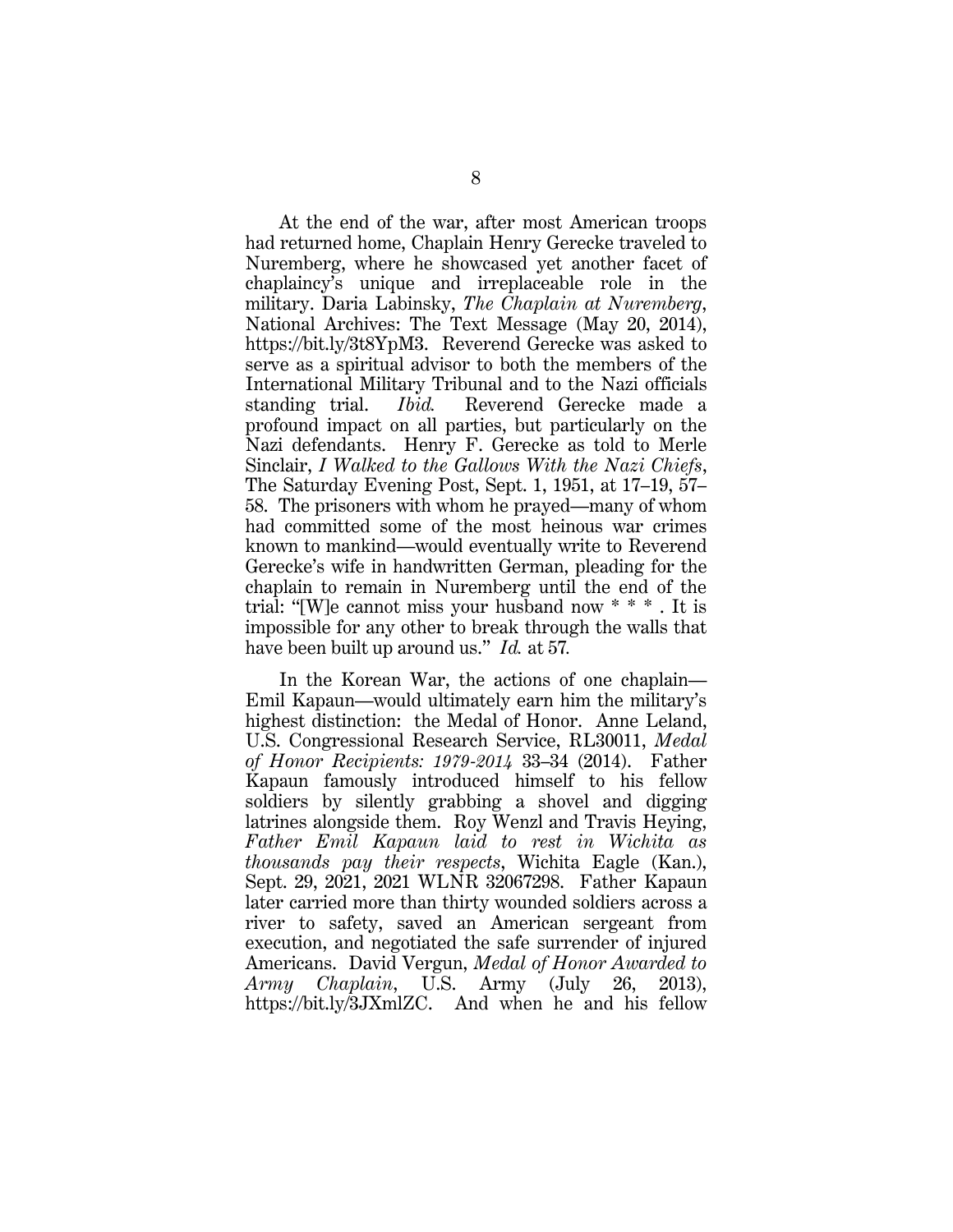soldiers were forced to a prison camp, Father Kapaun became known as the "Great Thief," as he regularly stole food for his fellow POWs and even led an Easter sunrise service in defiance of his captors. *Ibid.*

In Vietnam, "an extremely different war" with "no frontlines," chaplains again proved instrumental in maintaining the morale and resolve of the soldiers. Department of the Army, Pam. 165-1, *A Brief History of the United States Army Chaplain Corps* 24 (1974). As one correspondent noted of the chaplain in the unit he was traveling with, the "sermons are brief and often mention the value of suffering as a means to understand what Christ Himself endured." *Ibid.* Another Vietnamera chaplain was Charles Liteky, who carried over twenty wounded soldiers to safety when his unit came under fire. Jacqueline E. Whitt, *Bringing God to Men: American Military Chaplains and the Vietnam War* 10 (2014). And in addition to evacuating his fellow soldiers, for which he received the Medal of Honor, he also prayed with them, administering last rites "while bullets flew fewer than fifteen feet away." *Ibid.*

In the wake of Vietnam, the American military relied on the chaplaincy for a new problem: a "decline of discipline and morale" that included problems with "[d]esertion, drugs, and racial violence." Loveland 85. For the first time, the military began staffing chaplains as faculty at military academies to teach "moral leadership and moral responsibility." *Id.* at 105. By the 1980s, chaplain instructors, including two female chaplains, were teaching at West Point and twenty other service schools. *Id.* at 106. As of 1996, 80% of ethics courses taught in Army service school leadership departments were taught by chaplains. *Ibid.* The incorporation of these religious leaders into the early stages of military training "infuse[d] leadership training with ethical and moral principles," solidifying the chaplain as the "primary ethical player in the army." *Id.* at 106–107.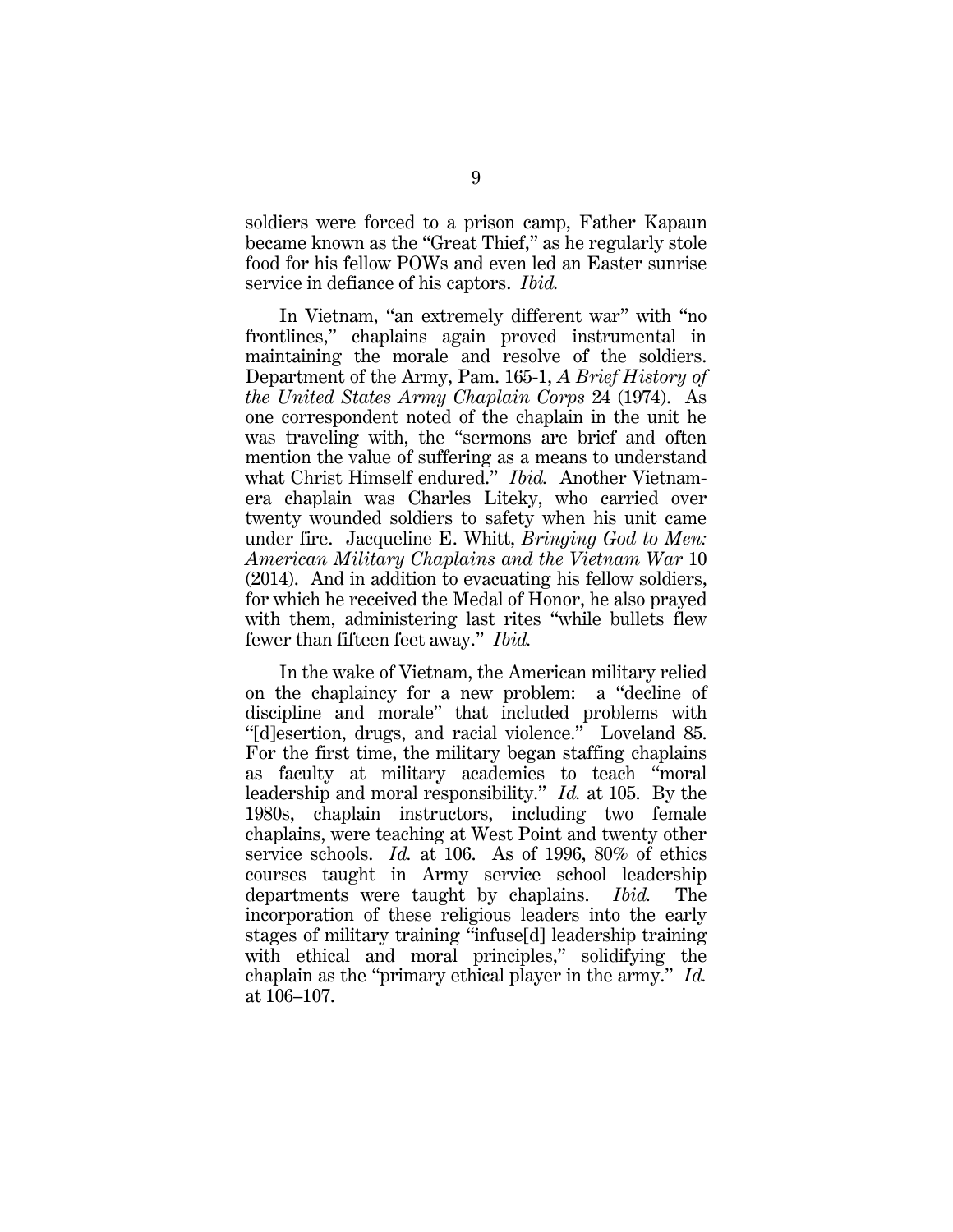"In peace and in battle, in garrison and in combat, [chaplains] have played an incalculably important role in maintaining the religious faith and the military morale of our defenders," President Eisenhower once said. Department of the Army, Pam. 165-1 at iii. "The consecration, the diligence, the courage and the resourcefulness of its chaplains is part of the Army's proudest traditions." *Ibid.*

# **B. The Chaplaincy Is Critical To Today's Military, And Free Religious Expression Is Critical To The Chaplaincy**

Today, the United States military "maintain[s] chaplaincies to accommodate religious needs, to provide religious and pastoral care, and to advise commanders on the complexities of religion with regard to its personnel and mission, as appropriate." Chairman of the Joint Chiefs of Staff, Joint Publication 1-05, *Religious Affairs in Joint Operations* vii, I-1 (2013). "As military members, chaplains are uniquely positioned to assist Service members, their families, and other authorized personnel with the challenges of military service as advocates of religious, moral, and spiritual well being and resiliency." *Ibid.* The American military currently has approximately 5,500 chaplains,<sup>4</sup> representing nearly 200 religious denominations.<sup>5</sup>

The vital importance of military chaplains reflects the unique burdens that the government places on today's military servicemembers—particularly young ones. Members of the military perform their duties

<sup>4</sup> See Press Release, Chaplain Alliance for Religious Liberty (Mar. 23, 2018), https://bit.ly/3mGfhGE.

<sup>5</sup> See *Endorsing Organizations/Agents*, Office of the Under Secretary for Personnel and Readiness, https://bit.ly/3oSUUJ9.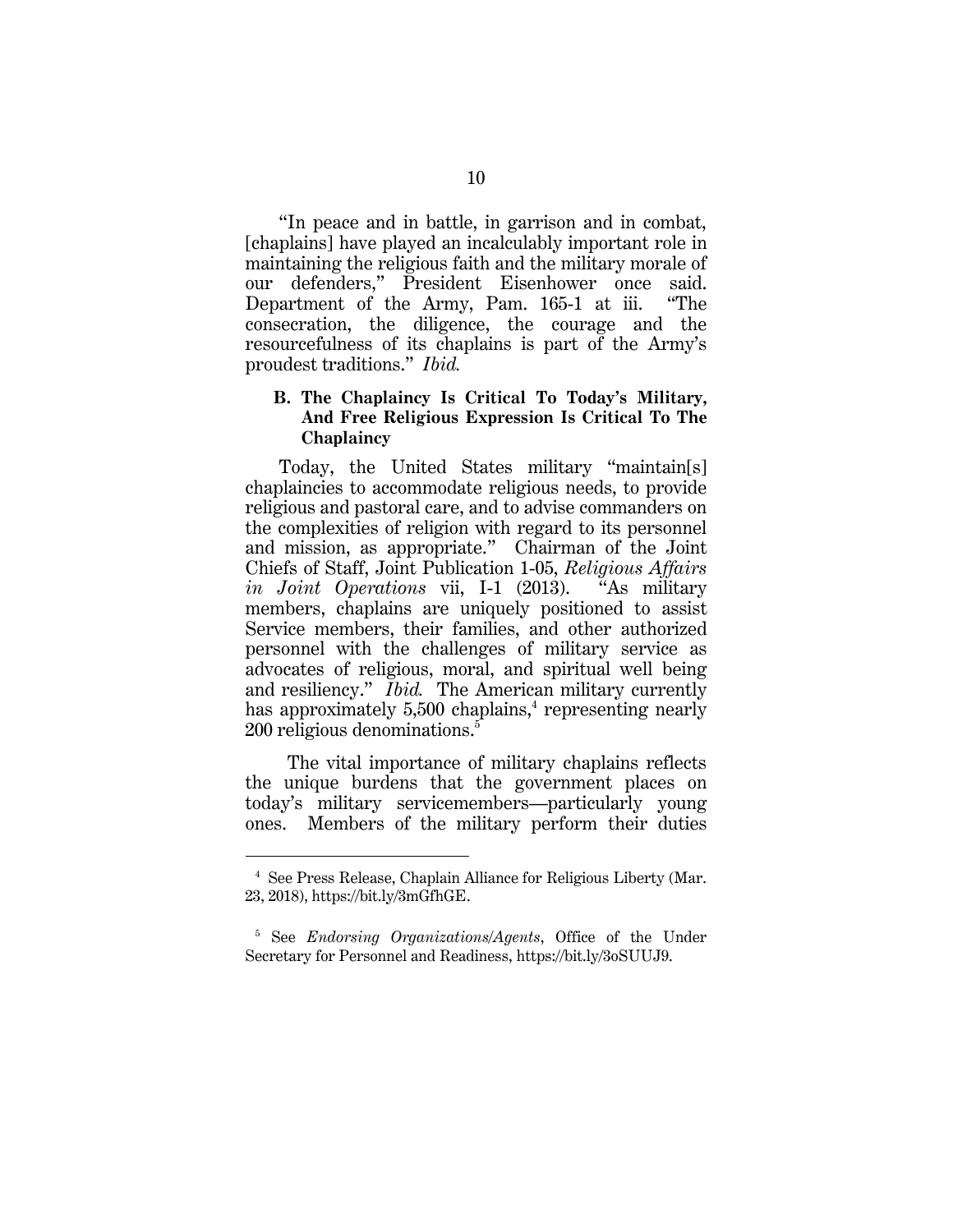under harrowing conditions: losing contact with their families for months on end; relinquishing control over their living conditions and geographic locale; risking their own lives; and witnessing and sometimes causing death. Joshua T. Morris, *The Army Chaplain as Counselor*, 37 Reflective Prac.: Formation and Supervision in Ministry 107, 107–108 (2017).

Spiritual support is essential for these young men and women—the vast majority of whom are religious. Indeed, approximately 75% of active duty forces identify themselves as religious. Kristy N. Kamarck, Cong. Research Serv., R44321, *Diversity, Inclusion, and Equal Opportunity in the Armed Services* 47 (2019). And most students at America's military academies are also religious. 2017 United States Military Academy, Bd. of Visitors, *Annual Report*, at 36–39 (around 90% of West Point students identified with a religion).

The goal is "not only to offer a religious and moral environment that would sustain these young people during their period of service, but also to ensure that they returned to civilian life as good as or better people than they were when they entered the military." Loveland 4. The return of service members to civilian life has "a profound effect upon our social fabric," and "support for their religious and moral well-being is an inescapable obligation that faces the whole nation." President's Committee on Religion and Welfare in the Armed Forces, *Community Responsibility to Our Peacetime Servicemen and Women*, Mar. 24, 1949, at 3*.*

Today's chaplain provides "pastoral care, counseling, and coaching" in a "relational" manner. Chairman of the Joint Chiefs of Staff, Joint Publication 1-05, at II-1. The chaplain's care is "enhanced by their proximity and immediate presence, distinguished by confidential communication and imbued with professional wisdom and genuine respect for human beings." *Id.* at II-3*.* This counseling is "most effective when based on strong relationships developed in the context of shared life in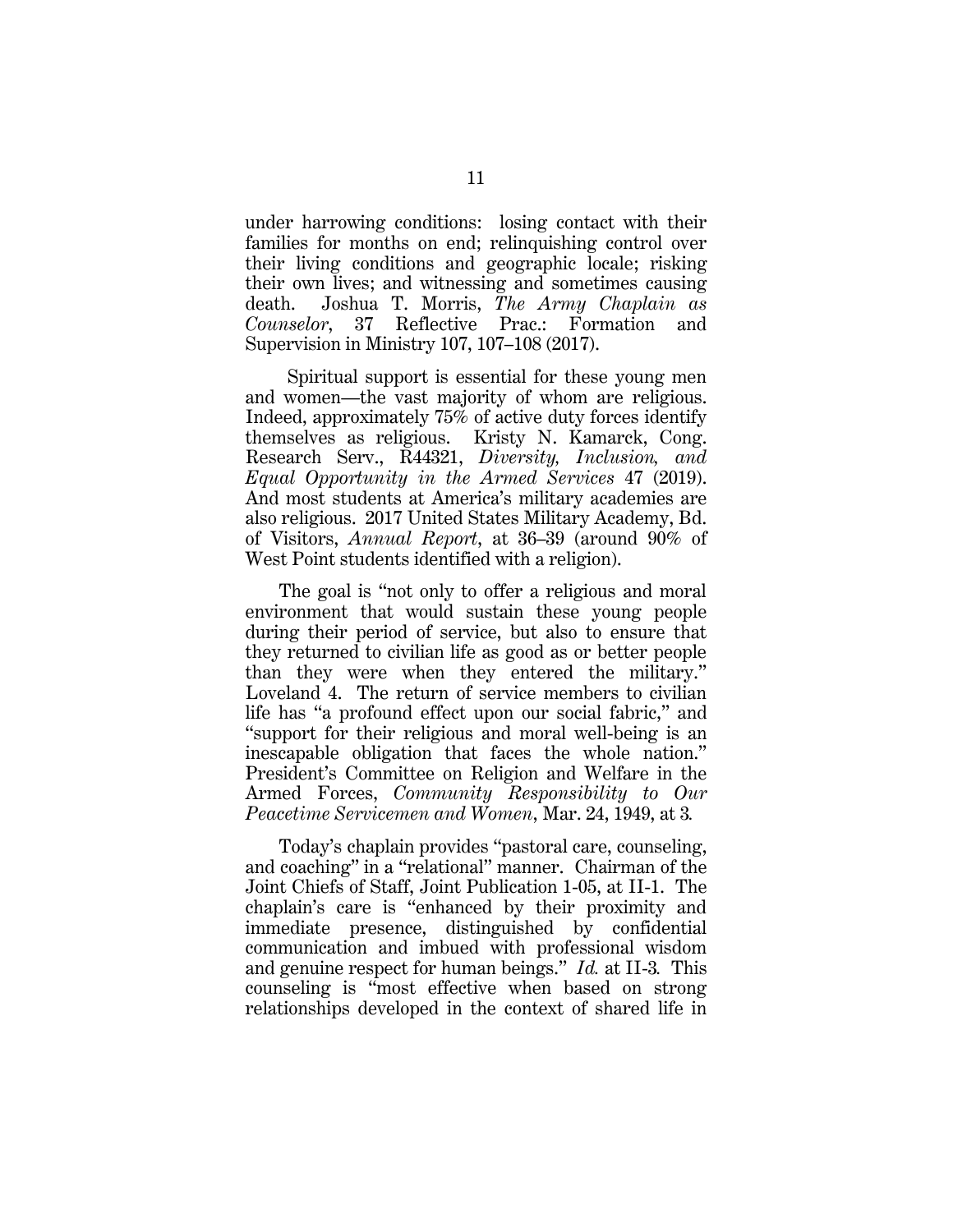the same unit." *Ibid.* Examples of the care provided by chaplains includes "work-space visitation, coaching on military life, pre-and post-deployment training for Service members and their families, crisis prevention and response, family life programs, memorial observances, and combat casualty care." *Ibid.*; see also Department of Defense Instruction 1304.28, *The Appointment and Service of Chaplains* (effective May 12, 2021), https://bit.ly/35h7AlK.

Chaplains and the free expression of religion play a significant role in helping military members deal with stress, anxiety, and relationship issues. Chaplains are often the first point of contact for service members who are hesitant to utilize mental health services. Tiffany E. Ho, et al., Office of People Analytics, OPA-2018-048, *Mental Health and Help-Seeking in the U.S. Military: Survey and Focus Group Findings* 49 (2018). According to the Military Family Life Project, in 2012, many military members and their spouses sought counseling for stress, mental health, and relationship issues. Defense Manpower Data Cntr., DMDC Report No. 2013- 036, *2012 Military Family Life Project, Tabulations and Responses* 136–139 (2013). Nearly 20% of military members' spouses sought this critical counseling from a military chaplain or civilian religious leader. *Id.* at 160.

The trusted relationship between chaplains and active duty service members is even more critical when it comes to suicide prevention. Slightly more than 14% of active duty service members experience thoughts of suicide. Ho, et al. 12–14. Of those, about 15% have made a suicide attempt. *Id*. at 15–17. Military chaplains, among other support groups, play a critical role by being in primary contact with service members at risk for mental health issues. *Id*. at 4. Around 22% of active military members seeking help discussed suicidal thoughts and attempts with a chaplain or other spiritual counselor. *Id.* at 25. And more than 30% of active-duty members who contemplated suicide but did not actively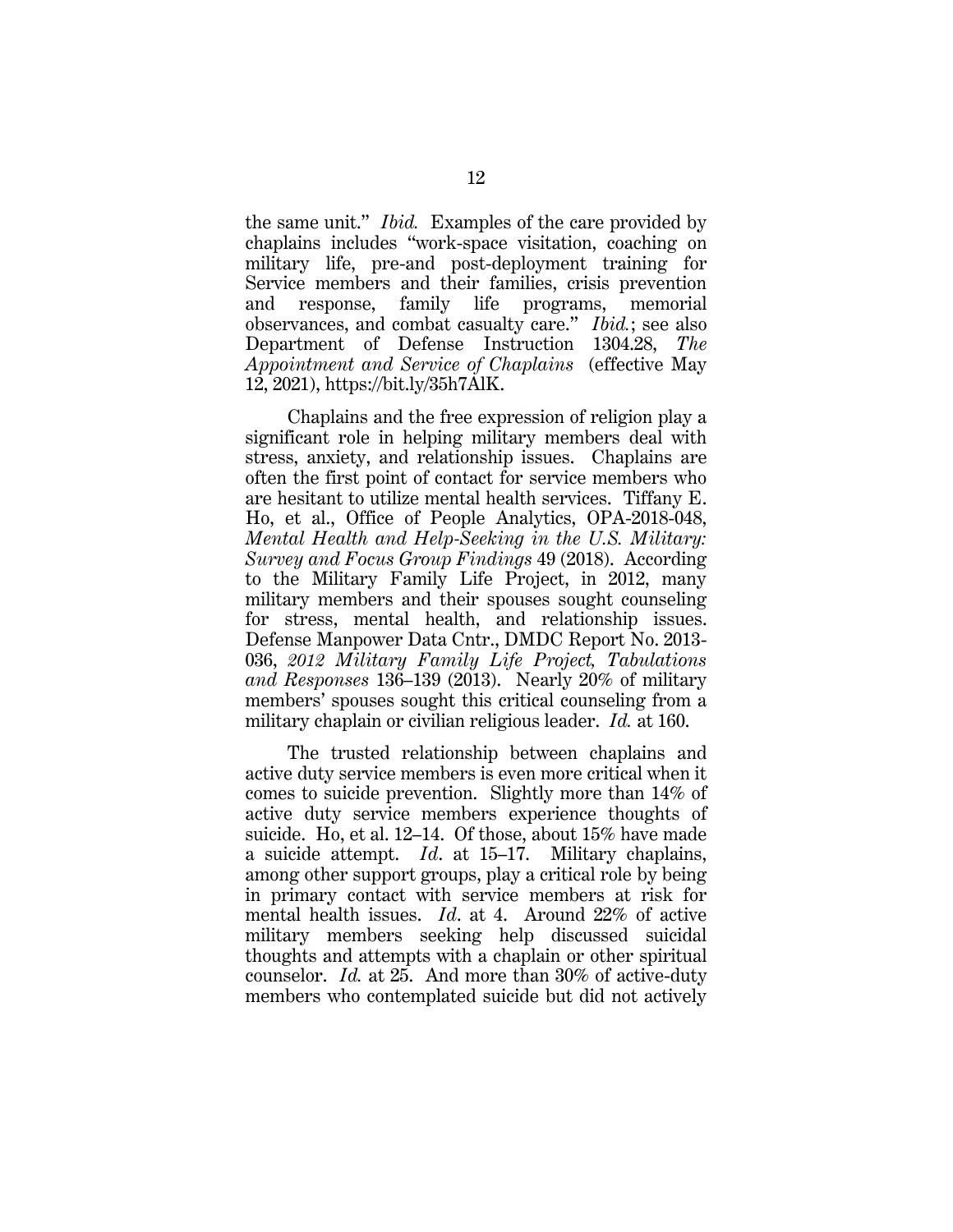seek help nonetheless considered speaking with a chaplain or other spiritual counselor. *Id.* at 26.

For centuries, chaplains have freely expressed religious ideas to men and women in the armed forces. There is no doubt that our military and our country are better for it.

#### **C. Free Religious Expression Is Also Vital To Non-Chaplain Servicemembers**

Chaplains are not the only members of the military who others look to for the mantle of wisdom and knowledge, nor do they hold a monopoly on religious expression within the military. To the contrary, soldiers who find themselves occupying leadership positions whether by rank or by circumstance—have often used religious expression to guide, inspire, and comfort their colleagues. In particular, innumerable stories about courage, rescue, and survival—some prominent and some obscure in our Nation's military history—feature prayer and religious expression as the crucial elements.

At the outset of the D-Day landings in Normandy during World War II, President Franklin D. Roosevelt in a radio address urged all Americans to "join with [him] in prayer," then asked "Almighty God" to aid our soldiers in "a struggle to preserve our Republic, our religion, and our civilization, and to set free a suffering humanity." United States Department of State, Pub. 2144, "*In this Poignant Hour . . .": Prayer by the President*, Department of State Bulletin, Vol. X, 525 (June 10, 1944). He prayed with those listening—who doubtless included many soldiers, sailors, and Marines that God "[l]ead them straight and true; give strength to their arms; stoutness to their hearts; [and] steadfastness in their faith." *Ibid*.

Later that year, during the Battle of the Bulge, General George Patton deployed religious expression toward a more practical and immediate end, famously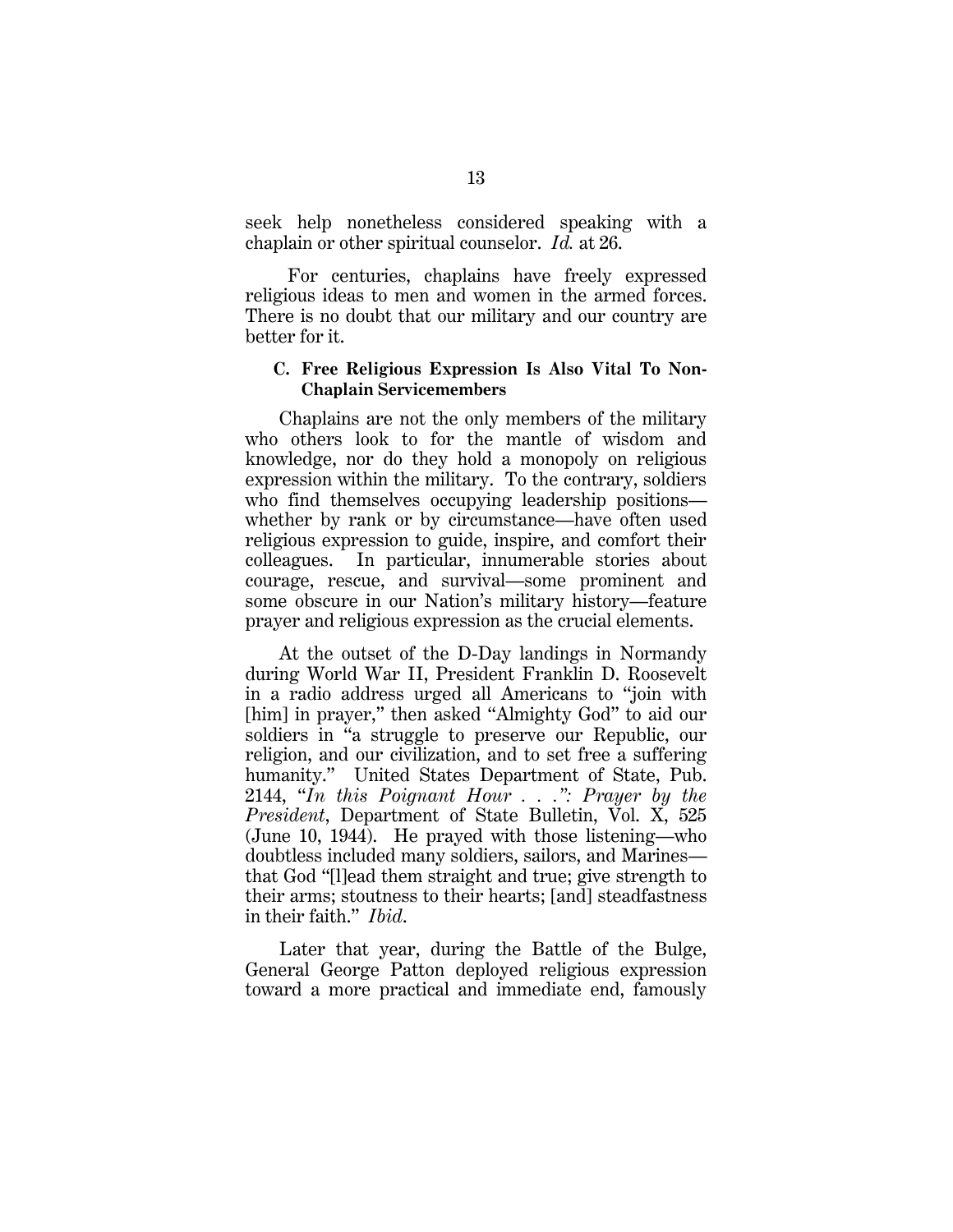inviting his troops to pray that God "restrain these immoderate rains with which we have had to contend [and] [g]rant us fair weather for Battle." Harold A. Winters, *Battling the Elements: Weather and Terrain in the Conduct of War* 45 (1998).

Lower-ranking soldiers also routinely employed religious expression to guide, inspire, and comfort their colleagues. See Kevin L. Walters, *Beyond the Battle: Religion and American Troops in World War II*, 21 Theses and Dissertations 28–33 (2013), https://bit.ly/3slZCAk. Because of its scale, World War II provides a wealth of examples. A well-known one depicted in the 1974 book *A Bridge Too Far* and the subsequent 1977 film—involves Julian Cook, a Major in the Army's 82nd Airborne Division. Cornelius Ryan, *A Bridge Too Far* 586–594 (2010). Major Cook and his lightly armed men were ordered to cross the swiftflowing Waal River at Nijmegen, in a daring daylight raid on a Nazi-defended bridge. *Ibid*. Inadequately supplied, Cook and others in his command were left to cross in small canvas boats, using their rifle butts as paddles; as the smokescreen laid for the crossing quickly dissipated, the boats were exposed to withering fire. *Ibid*. Major Cook guided his men through this unimaginable stress by loudly reciting the first lines of the Hail Mary, keeping the men focused and paddling in proper time—and the boats therefore headed in the right direction—until they landed on the far bank*. Id.* at 592 & 611 n.1.

Another example of religious valor in the Second World War involves an unarmed medic named Desmond Doss. Though initially unpopular among his regiment because he was a conscientious objector who refused to fight on principle, Doss ran through enemy fire along a cliff in Okinawa to rescue dozens of wounded soldiers, as famously depicted in the 2016 film *Hacksaw Ridge*. Richard B. Frank, *Hacksaw Ridge; The Conscientious Objector; The Unlikeliest Hero: the Story of Desmond T.*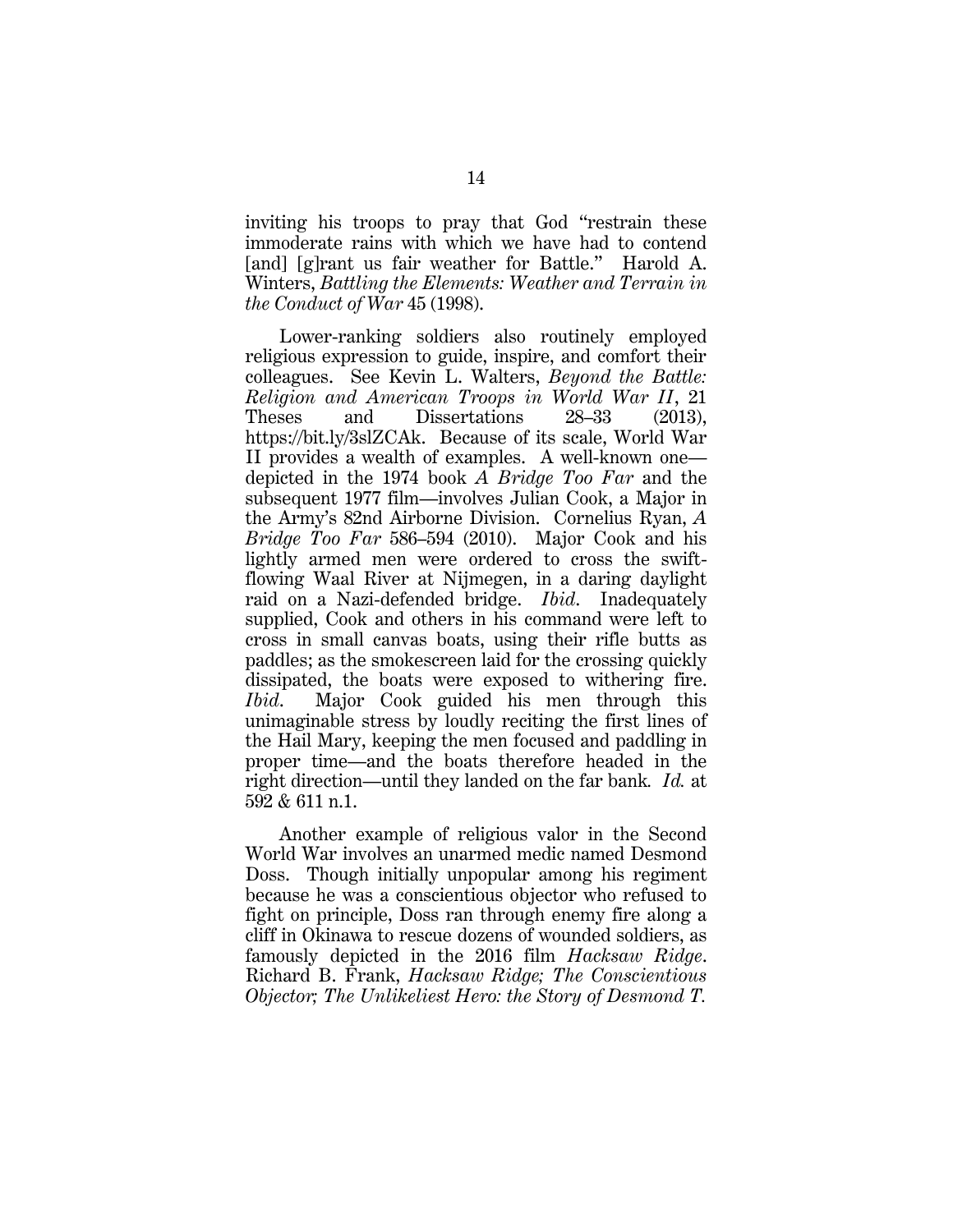*Doss, Conscientious Objector Who Won His Nation's Highest Military Honor*, 104 J. Am. Hist. 301 (2017). When he reached soldiers stranded atop the plateau, known as Hacksaw Ridge, he carried them back one at a time, tied them to a rope wrapped around a tree stump, and lowered them down the cliff to safety. Booton Herndon, *Redemption at Hacksaw Ridge* 125–126 (2016). After each rescue, he prayed that God would "just help him get one more," and then turned around and went back for another soldier, continuing until he had lowered every wounded man to safety. *Id.* at 126, 213. By the end of the battle, he had rescued seventyfive men. *Id*. at 126.

Other well-known examples involve Eddie Rickenbacker and Louis Zamperini, who were separately stranded for weeks on life rafts in the Pacific Ocean. While stranded, each of them—and the men with them took solace in praying, singing hymns, and reading the Bible. Walters 29–30. One previously unreligious soldier, Lieutenant James Whitaker, credits this with saving his life over twenty days at sea: "It was my newly found faith in God that sustained me \* \* \* . Had it not been for the fortitude built up in hours of prayer, I think we all would have abandoned hope." *Id*. at 30.

Less-prominent soldiers routinely risked their lives to freely express their religion. Corporal Roger Houtz, for example, walked a mile to participate in communion with several other men in a French orchard, watching for snipers along the way. *Id.* at 67. Another service, held in a partially destroyed building in Europe, continued amid the noise of artillery explosions until the chaplain yelled "dismissed!" after a nearby shell rained dust and debris on the service. *Id.* at 66–67.

And countless soldiers, not all of them chaplains, led worship services as a "common form of preparation before battle as men sought reassurance and perhaps even a level of control over their future." *Id.* at 59. Preflight prayers, usually led by pilots or other non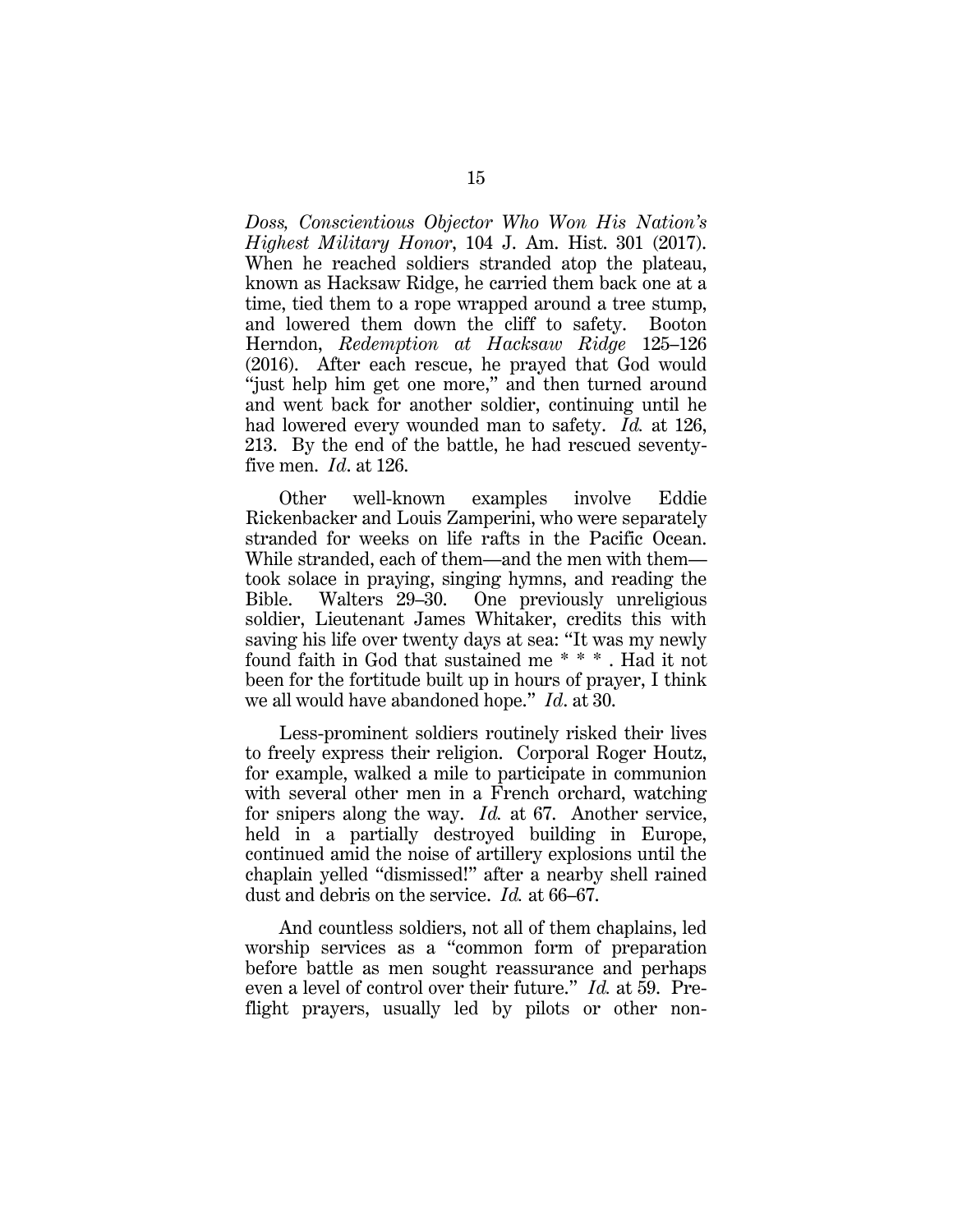chaplains, were common before air missions. *Id.* at 73– 74. Corporal William Kiessel described the atmosphere in the days before the invasion of Normandy as "fellows \* \* \* trying to catch up on years of neglected religion in a few days." *Id.* at 74–75.

Without the freedom to express their religion, these members of the military—from the Commander-in-Chief to generals, officers, and ordinary soldiers—would lack one of their most important resources for our troops' survival and success.

#### **II. The Ninth Circuit's Decision Should Be Reversed**

# **A. The Decision Below Could Create Confusion As To When Military Chaplains Are Engaging In Protected Speech**

As noted above, religious freedom is a core element of all aspects of military life. Attempting to silence religious speech by government employees—or even to drive those who engage in such speech from government service—is profoundly misguided. Government employees do not surrender their First Amendment rights upon entry into government service, and our Nation is infinitely better off because of that.

Military chaplains in particular are "clothed with the mantle of one who imparts knowledge and wisdom." Pet. App. 14. Thus, the ruling below could create confusion and have a chilling effect on the speech of chaplains. See, *e.g.*, Pet. App. 15–16; see also, *e.g.*, Pet. App. 90 (O'Scannlain, J., statement concerning the denial of rehearing en banc) (arguing that, under the Ninth Circuit's decision, "a teacher whose car parked on school property bears a bumper sticker for a presidential campaign" could "stand to be censored, disciplined, or even fired by [her] public employer for any or no reason at all").

Simply put, military chaplains "represent a unique, hybrid form of government employee." Steven K. Green,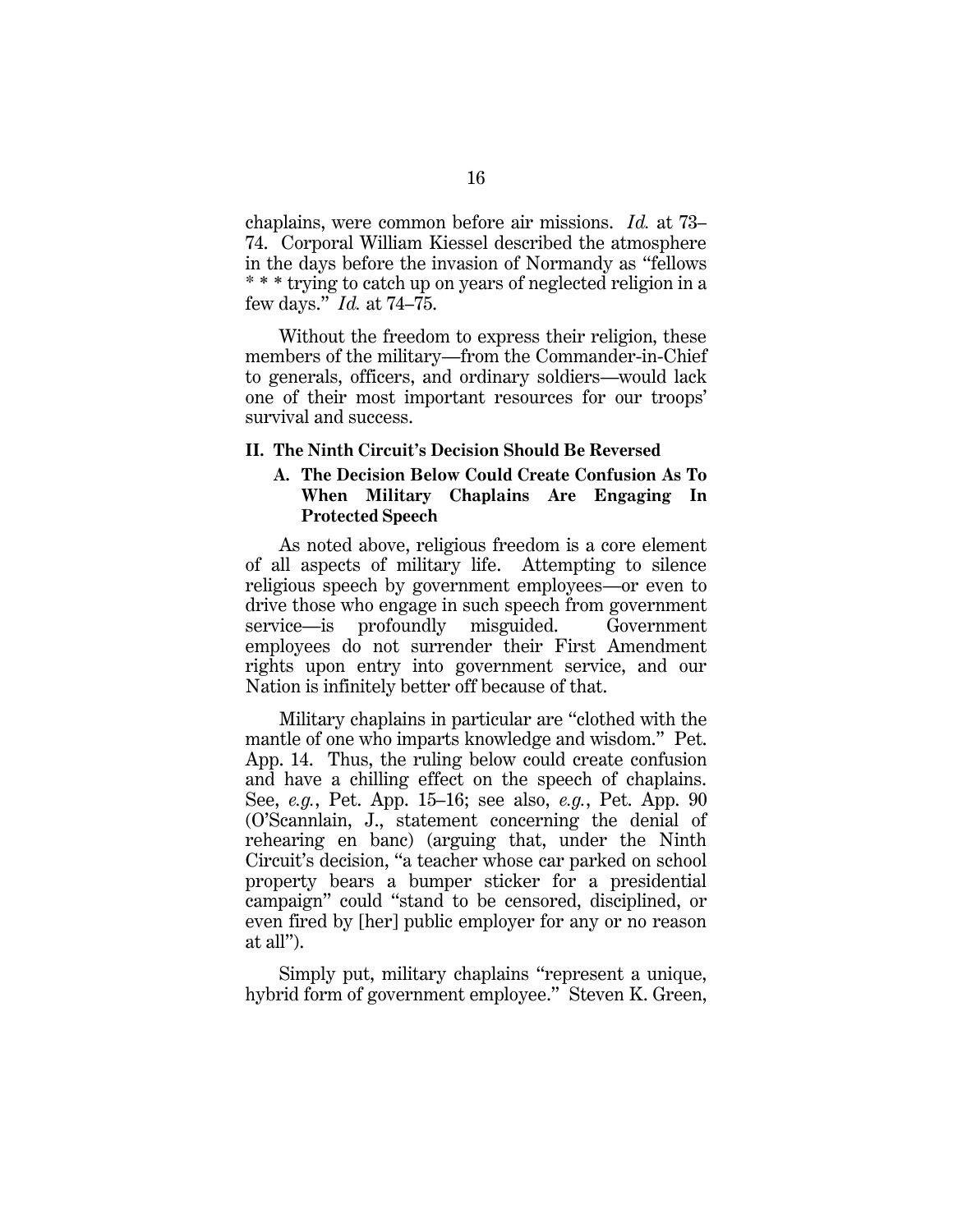*Reconciling the Irreconcilable: Military Chaplains and the First Amendment*, 110 W. Va. L. Rev. 167, 183 (2007). On the one hand, a military chaplain is a commissioned officer. *In re England*, 375 F.3d 1169, 1171 (D.C. Cir. 2004). He "is subject to the same discipline and training as that given to other officers and soldiers," and "[w]hen ordered with troops into any area, including a combat zone under fire, he must obey." *Katcoff*, 755 F.2d at 226. Thus, a military chaplain "is answerable to his commander in war and peace. As a defender of the U.S. Constitution, he is a partisan for a particular City of Man." Hans Zeiger, *Why Does the U.S. Military Have Chaplains*?, Pepperdine Policy Review, Spring 2009, at 13.

On the other hand, a military chaplain "is [also] the designated spokesman for the City of God in the nation's Armed Forces." *Ibid.* To that end, a military chaplain must "engage in activities designed to meet the religious needs" of servicemembers, such as by "conduct[ing] religious services," "furnish[ing] religious education to soldiers and their families," and "counsellarling] soldiers." *Katcoff*, 755 F.2d at 226, 228; see also United States Army Regulation 165-1, Army Chaplain Corps Activities § 2-3(b) (noting that members of the Army Chaplain Corps have "dual role[s]" as both a "professional military religious staff advisor" to the commander and staff and as a "professional military religious leader" to soldiers).

Due to the hybrid nature of military chaplains' duties, the range of their professional activities can be extraordinarily broad. One Navy chaplain, for example, summarizing his "personal experiences as a chaplain or those of others known to him over more than twenty years of reserve and active duty," notes that Navy chaplains, among other things,

engage in counseling sessions one-on-one with Sailors, Marines, other service members, and family members; attend and participate in staff meetings with other officers; visit workspaces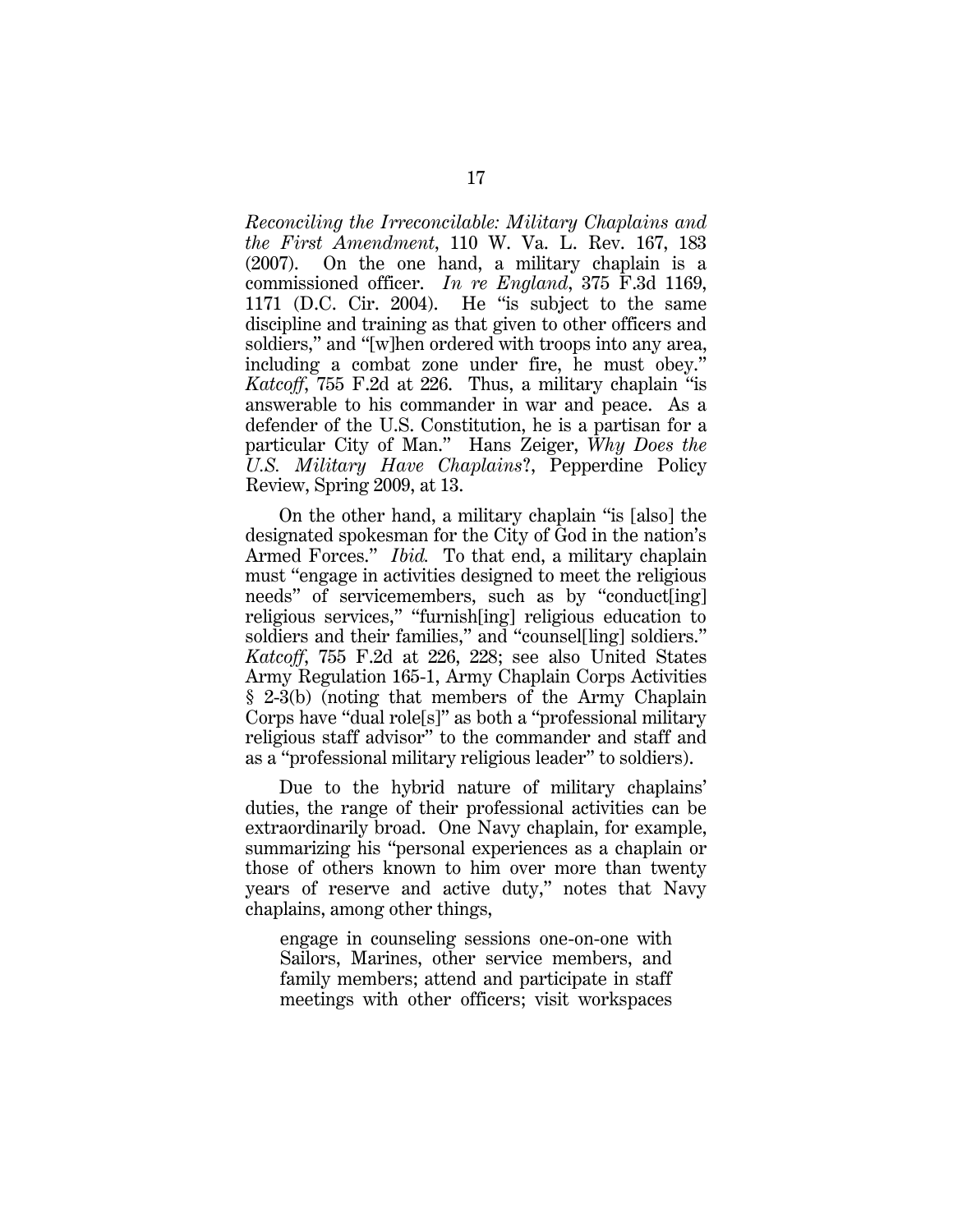and dining facilities; travel to far-flung lands; lead workshops on healthy relationships, planning for deployment, and return and reunion issues; offer invocations and benedictions at assemblies ranging in size from a handful to hundreds of attendees; spend weeks or months at sea, interacting daily with the rest of the crew; accompany forces encountering hostile fire; broadcast an evening prayer over a ship's public address system just before "Taps" at the end of each day; [and] visit patients in sickbays or hospitals.

CDR William A. Wildhack III, CHC, USNR, *Navy Chaplains at the Crossroads: Navigating the Intersection of Free Speech, Free Exercise, Establishment, and Equal Protection*, 51 Naval L. Rev. 217, 240-241 & n.150 (2005).

The Ninth Circuit's decision could render the constitutional status of these kinds of interactions—all of which constitute religious "demonstrative communication"—deeply uncertain. Like football coaches, military chaplains' "stock in trade" lies in "expression." Pet. App. 14. Military chaplains routinely serve in close proximity to servicemembers for extended periods of time, "mentoring, cheering, and reassuring" them. Zeiger 15. While engaging in this conduct, a chaplain cannot be required to continually pause and seek legal counsel as to whether her conduct is protected. Such a state of affairs could lead to a chilling of military chaplains' speech—and, consequentially, a weakening of "the motivation, morale and willingness of [our] soldiers to face combat" and the other rigors of life in the military. *Katcoff*, 755 F.2d at 228.

The confusion created by the Ninth Circuit's decision could also potentially infringe the First Amendment rights of *servicemembers*. As the Second Circuit recognized in *Katcoff*, the Free Exercise Clause "obligates Congress, upon creating an Army, to make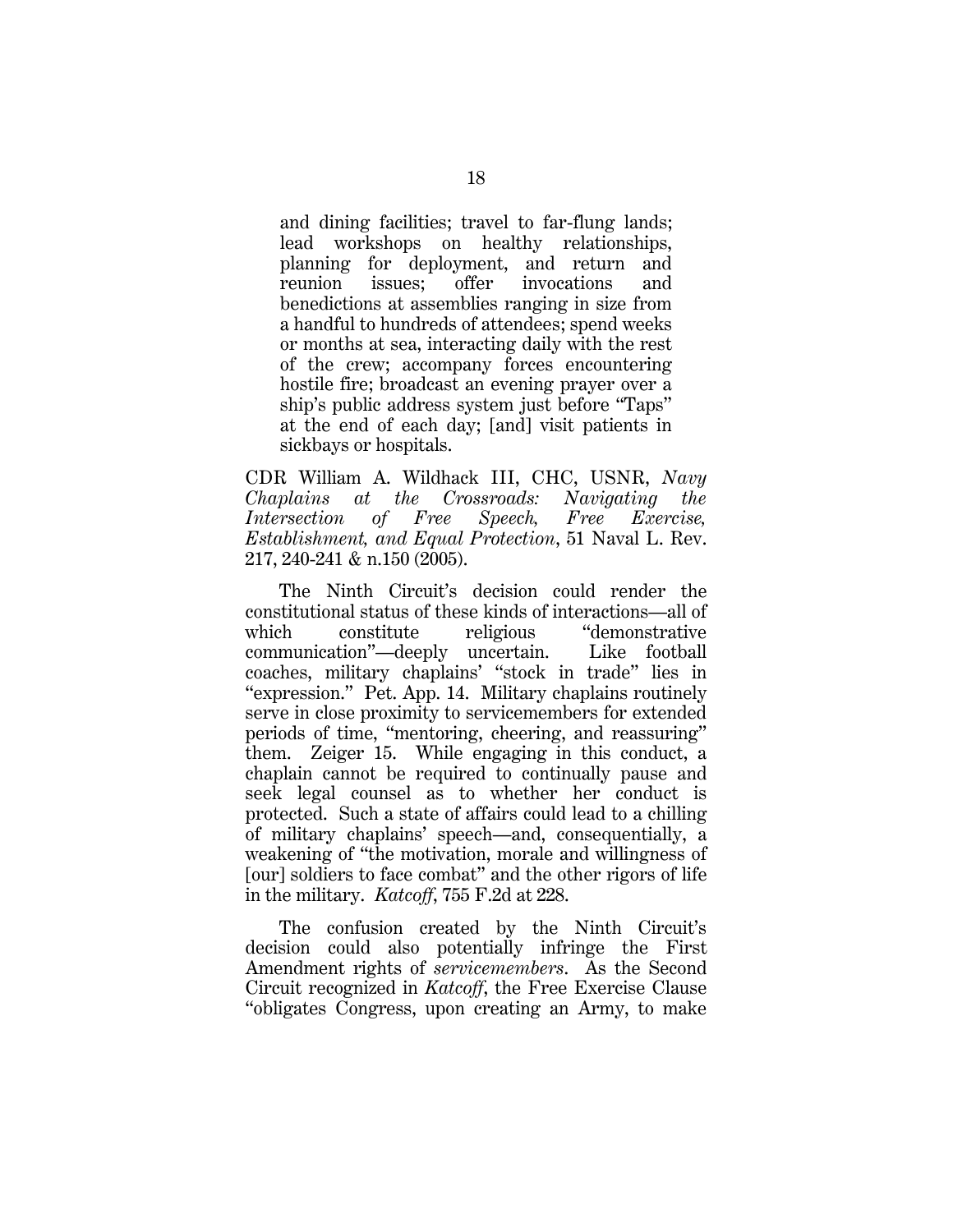religion available to soldiers who have been moved by the Army to areas of the world where religion of their own denominations is not available to them." *Katcoff*, 755 F.2d at 234. Congress, that is, "recognized as early as 1850 that its failure to provide a chaplaincy would deprive soldiers of their Free Exercise rights." *Id.* at 234–235. By creating additional uncertainty in First Amendment doctrine that could lead to a chilling of chaplains' speech, therefore, the Ninth Circuit's decision could also possibly affect the religious rights of soldiers under the Free Exercise Clause. See, *e.g.*, *id.* at 228 ("Unless there were chaplains ready to move simultaneously with the troops and to tend to their spiritual needs as they face possible death, \* \* \* soldiers would be left in the lurch, religiously speaking."). And that is to say nothing about the religious expression of non-chaplain military leaders.

Notably, some lower courts have recognized that the rule that this Court announced in *Garcetti* v. *Ceballos*, 547 U.S. 410 (2006)—namely, that "government employees generally have no First Amendment protection with respect to speech made 'pursuant to their official duties'"—can "pose[] a particular threat to [some] uniquely situated public employees." *Turner* v. *U.S. Agency for Glob. Media*, 502 F. Supp. 3d 333, 374 (D.D.C. 2020) (quoting *Garcetti*, 547 U.S. at 421).<sup>6</sup> Cases involving people in such professions, including professors at public universities, see *Demers* v. *Austin*, 746 F.3d 402, 412 (9th Cir. 2014); *Adams* v. *Trustees of the Univ.* 

<sup>6</sup> Indeed, one district court incorrectly determined in 2015 that military chaplains' "religious speech" constituted government speech under *Garcetti*—and that, as a result, ostensibly, chaplains have no First Amendment rights while speaking on religious matters. See *Heap* v. *Carter*, 112 F. Supp. 3d 402, 424 (E.D. Va. 2015) ("[C]haplains speak on religious matters only as part of their official military duties. It is impossible to separate a chaplain's official duties from speech on religion \* \* \* .").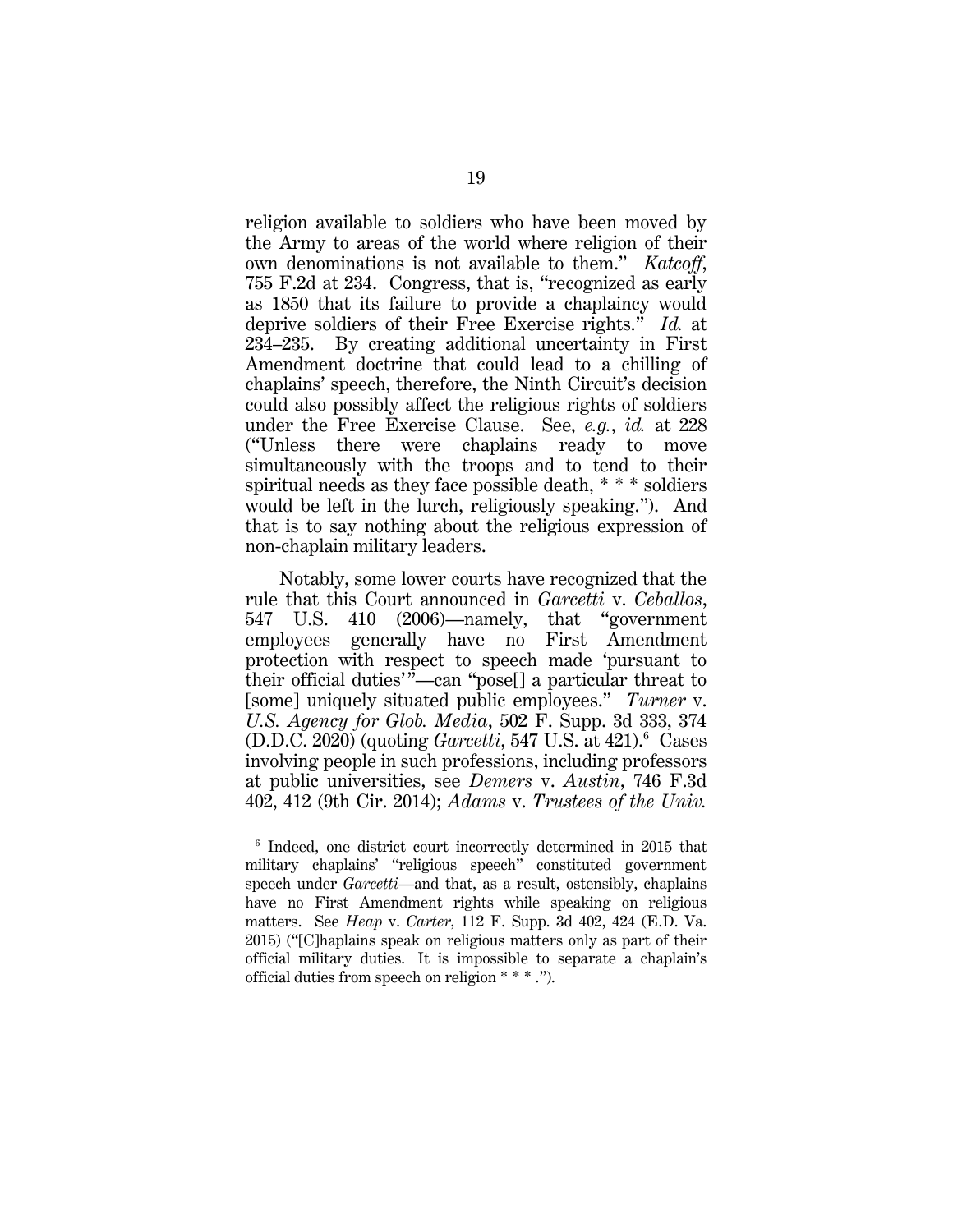*of N.C.-Wilmington*, 640 F.3d 550, 562 (4th Cir. 2011), and government-employed journalists, see *Turner*, 502 F. Supp. 3d at 375, highlight the dangers of broad applications of *Garcetti* in cases that implicate countervailing constitutional interests. These courts have recognized the importance of being sensitive to "additional constitutional interests that are not fully accounted for by \* \* \* employee-speech jurisprudence," and counsel in favor of a more nuanced and balanced First Amendment analysis. *Ibid.* (quoting *Garcetti*, 547 U.S. at 425).

Military chaplains highlight the importance of recognizing that speech by public employees, even speech undertaken during working hours by people who occupy positions of leadership and mentorship, should not too readily be deemed "government speech" subject to regulation.

# **B. The Decision Below Could Create Confusion About Whether—And, If So, Under What Circumstances—The Government "Endorses" Religious Speech That It Fails To Censor**

The Ninth Circuit concluded that the Bremerton School District would have "endorsed" petitioner's religious speech if it had simply tolerated the speech and allowed it to occur unhindered. Pet. App. 21. But as this Court has long made clear, "an open-forum policy" that "include[s] nondiscrimination against religious speech" "ha[s] a secular purpose, and would in fact *avoid* entanglement with religion." *Mergens*, 496 U.S. at 248 (quoting *Widmar*, 454 U.S. at 271). A program that allows numerous religious denominations to preach their doctrines within the confines of a single government institution, in other words, does not pose a First Amendment problem; in fact, it reflects a policy of religious "neutrality" rather than "endorsement." *Mergens*, 496 U.S. at 248; see also *Warnock* v. *Archer*, 380 F.3d 1076, 1082 (8th Cir. 2004) ("When [religious] speech and acts can reasonably be attributed to the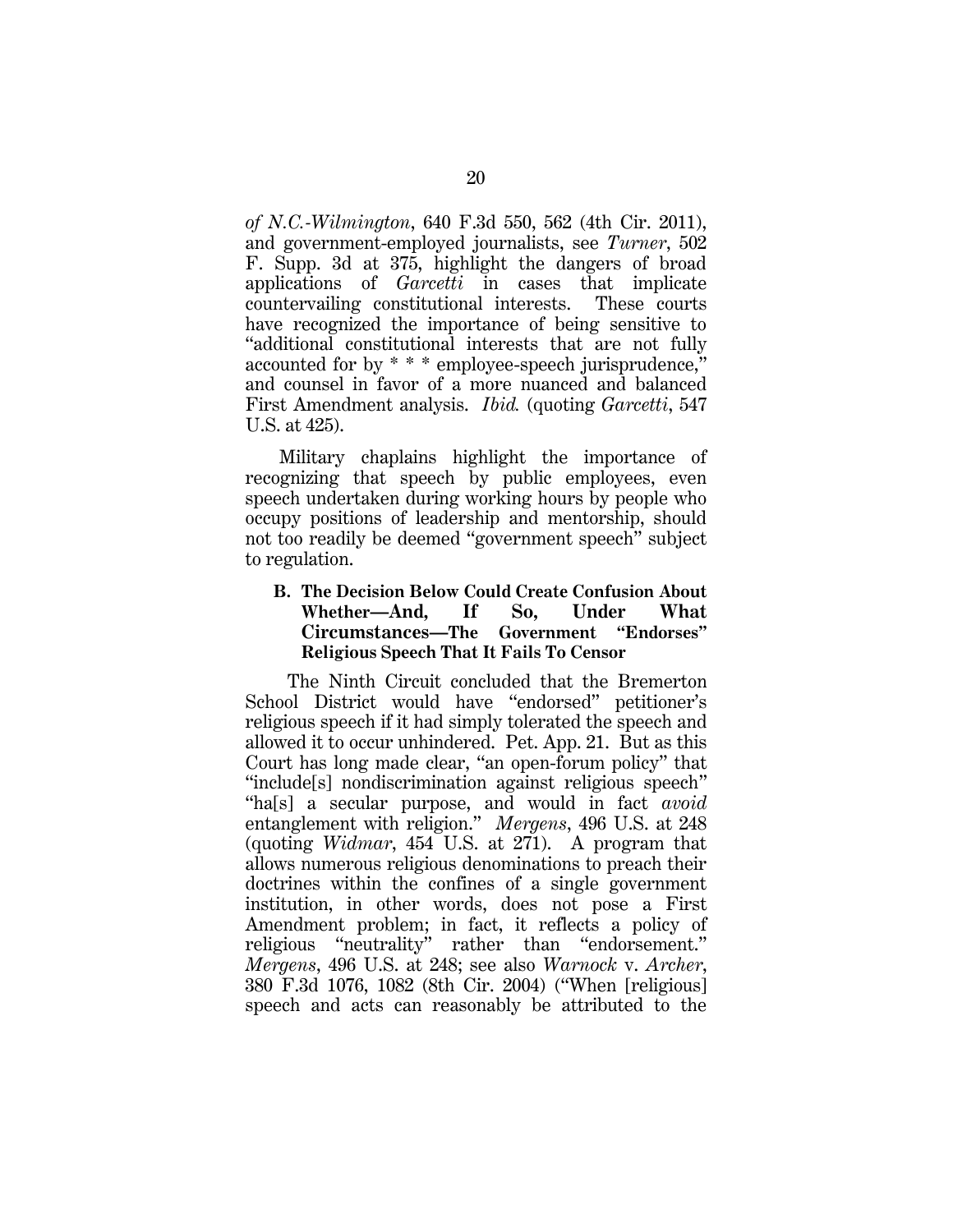government itself, of course, the restrictions of the establishment clause apply. But \* \* \* the mere fact that [religious speech] occurs in a government setting does not render it unconstitutional.").

The military chaplaincy serves an excellent example of this longstanding principle—namely, that a government institution "do[es] not endorse everything [it] fail[s] to censor," *Mergens*, 496 U.S. at 250. It is wellestablished that although "military chaplains may be employed by the military to perform religious duties," not "every word they utter bears the imprimatur of official military authority." *Rigdon* v. *Perry*, 962 F. Supp. 150, 159 (D.D.C. 1997). Nor could that possibly be the case. As noted above, the military chaplaincy today represents nearly 200 religious denominations. It would be absurd to claim that the government somehow "endorsed" every one of these denominations' (potentially inconsistent or even mutually exclusive) religious beliefs. To the contrary, "[w]hen meeting in \* \* \* worshipful settings, the military not only allows but *expects* chaplains to preach and expound according to the dictates of the faith represented, not to that of the government." Green, 110 W. Va. L. Rev. at 185 (emphasis added)*.* Indeed, a rule that deems chaplains' religious speech to be "government speech"—and, therefore, subject to government oversight and regulation—would lead to *greater* government entanglement in private matters of religion. Such a rule would allow the government to police the everyday religious speech of chaplains, in an effort to ensure that chaplains' speech conforms to government policy. That cannot be the law: "[t]he First Amendment" specifically "protects the right of religious institutions 'to decide for themselves, *free from [government] interference*, matters of \* \* \* faith and doctrine.'" *Our Lady of Guadalupe Sch.* v. *Morrissey-Berru*, 140 S. Ct. 2049, 2055 (2020) (emphasis added) (quoting *Kedroff* v. *Saint Nicholas Cathedral of Russian Orthodox Church in North America*, 344 U.S. 94, 116 (1952)).